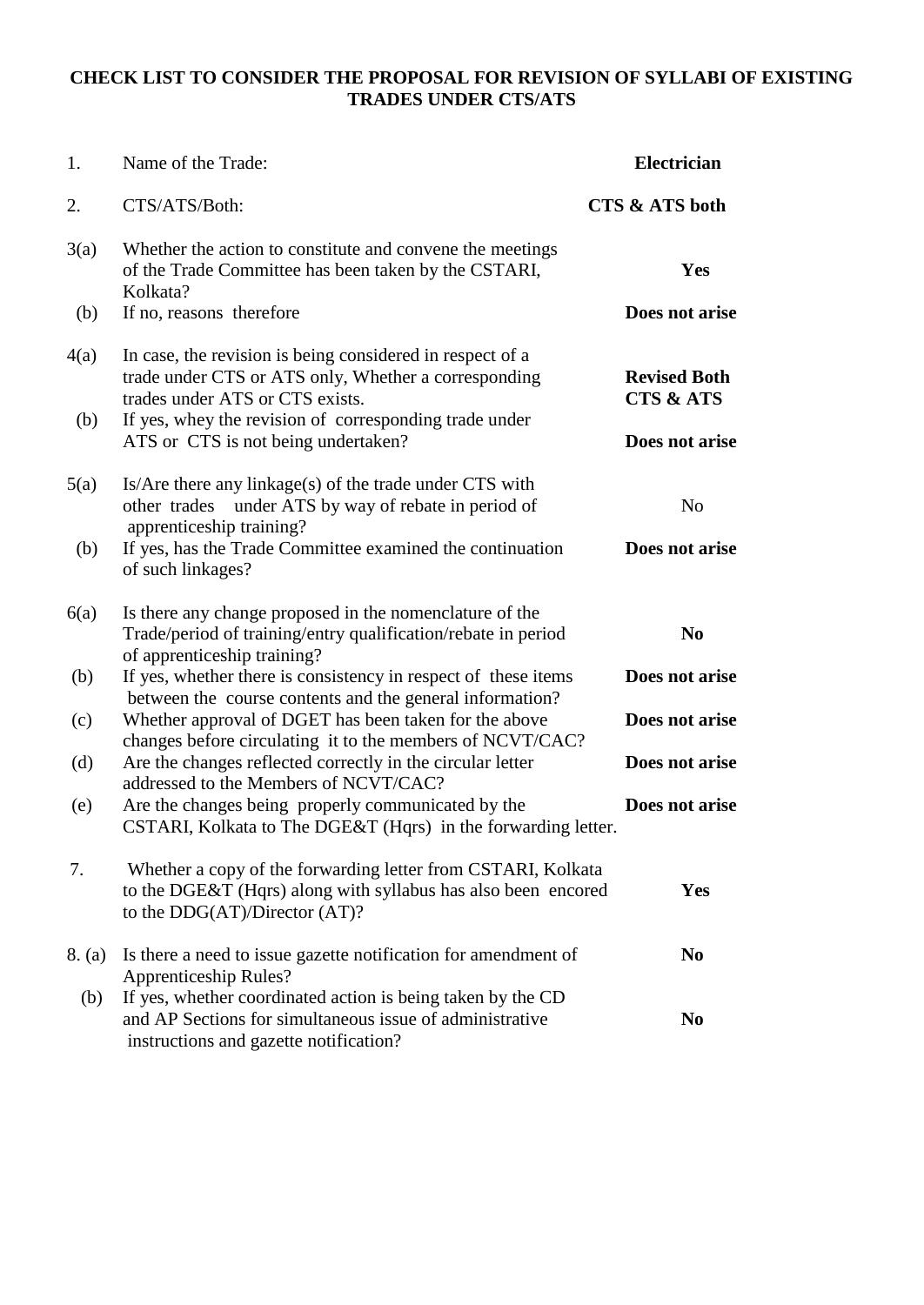Syllabus for the trade of

# ELECTRICIAN

## UNDER

## CTS/ATS

## REVISED IN 2006

Govt. of India Ministry of Labour/DGE&T Central Staff Training & Research Institute EN Block, Sector V, Salt Lake Kolkata-91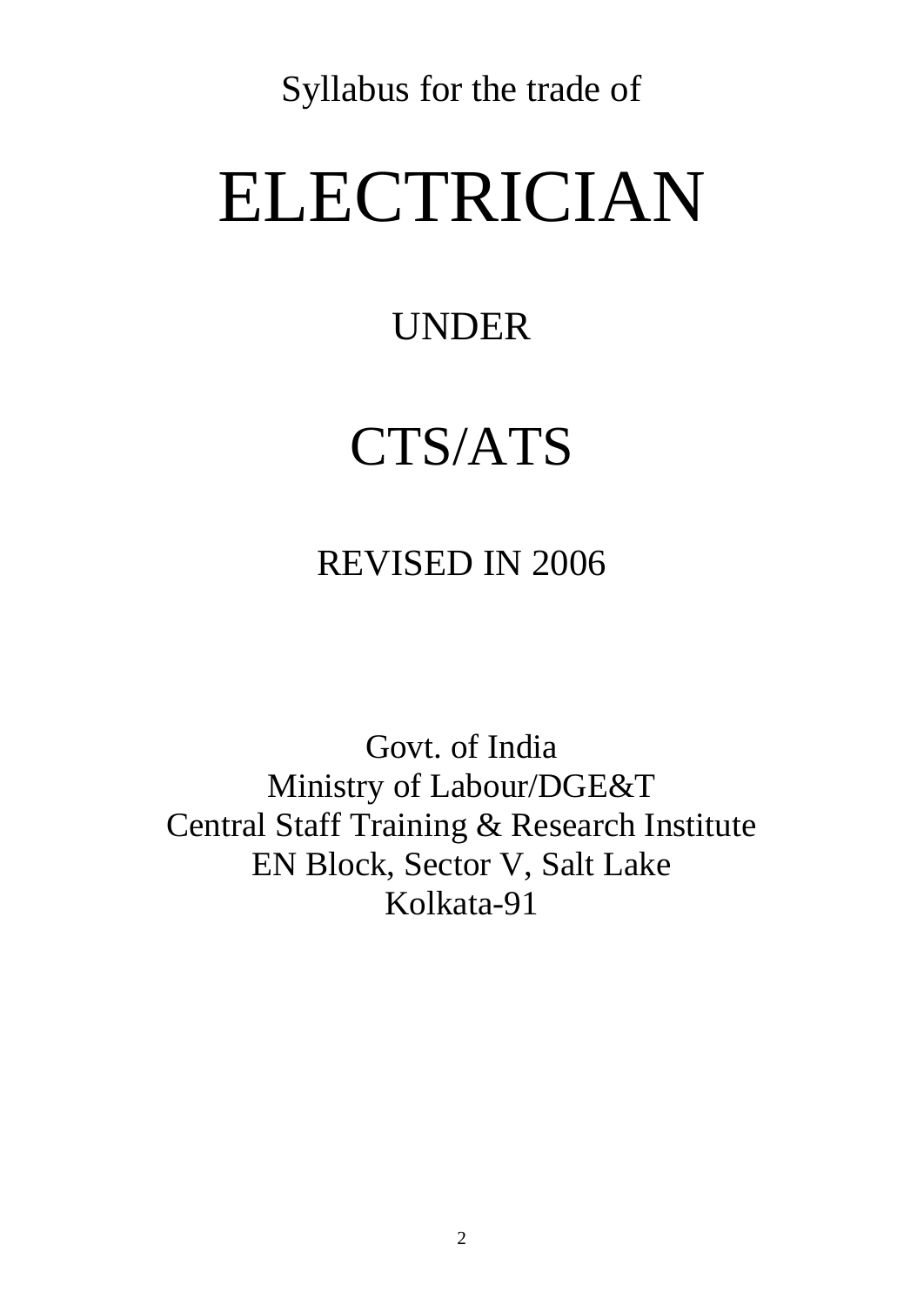#### **List of Members attended Trade Committee Meeting to revise the syllabus for the trade of "ELECTRICIAN" under CTS & ATS.**

| SL.NO. | <b>NAME</b>           | <b>DESIGNATION &amp; ORGANISATION</b>                     |                            |
|--------|-----------------------|-----------------------------------------------------------|----------------------------|
| 1.     | Shri G.Bhowmik        | Director, CSTARI, Kolkata                                 | Chairman                   |
| 2.     | Shri M.S.Mukhopadhyay | Jt. CEI, Directorate of Electricity, W.B.                 | Member                     |
| 3.     | Shri J.Mondal         | S.E. (Electrical) W.B.S.E.B, HRD Deptt                    | Member                     |
| 4.     | Shri Avijit Das       | Scientist (Elect.) National Test House, Kolkata           | Member                     |
| 5.     | Shri A.K.Bhattacharya | Dy. Manager, HRD, CESC.                                   | Member                     |
| 6.     | Shri Nemdhari Pandit  | Manager (EEI)<br>TATA STEEL(SNTI), Jamshedpur             | Member                     |
| 7.     | Shri K.W.Khatavkar    | Principal, ITI, Mumbai                                    | Member                     |
| 8.     | Shri J.N.Sarkar       | Scientist ' C 'E.R.T.L.( East ), Kolkata                  | Member                     |
| 9.     | Shri R.Gangopadhyay   | Instructor, Supervisor's Trg. Centre, E.Rly.,             | Member                     |
| 10.    | Shri Amal Ghose       | Sr. Faculty, George Telegraph, Sealdah                    | Member                     |
| 11.    | Shri P.N.Sanyal       | Presidency College, Kolkata                               | Member                     |
| 12.    | Shri Gautam Dutta     | CTI (Elect.), Carraige & Wagon Workshop,<br>.Rly., Liluah | Member                     |
| 13.    | Shri M.M.Gera         | Dy. Director Of Trg. CSTARI, Kolkata                      | Member                     |
| 14.    | Shri T.Mukhopadhyay   | Dy. Director Of Trg. CSTARI, Kolkata                      | Member                     |
| 15.    | Shri S.Kumar          | Dy. Director Of Trg RDAT (ER), Kolkata                    | Member                     |
| 16.    | Shri A.Chakraborty    | Asstt. Director of Trg. CSTARI, Kolkata                   | Member                     |
| 17.    | Shri L.M.Pharikal     | Training Officer ATI, Kolkata                             | Member                     |
| 18.    | Shri P.K.Kolay        | Training Officer, CSTARI, Kolkata                         | Member                     |
| 19.    | Shri S.B.Sardar       | Training Officer, CSTARI, Kolkata                         | Member                     |
| 20.    | Shri R.N.Manna        | Training Officer, CSTARI, Kolkata                         | Member                     |
| 21.    | Shri Nikhileswar De   | Retd. Faculty, NITTTR, Kolkata                            | <b>Special Contributor</b> |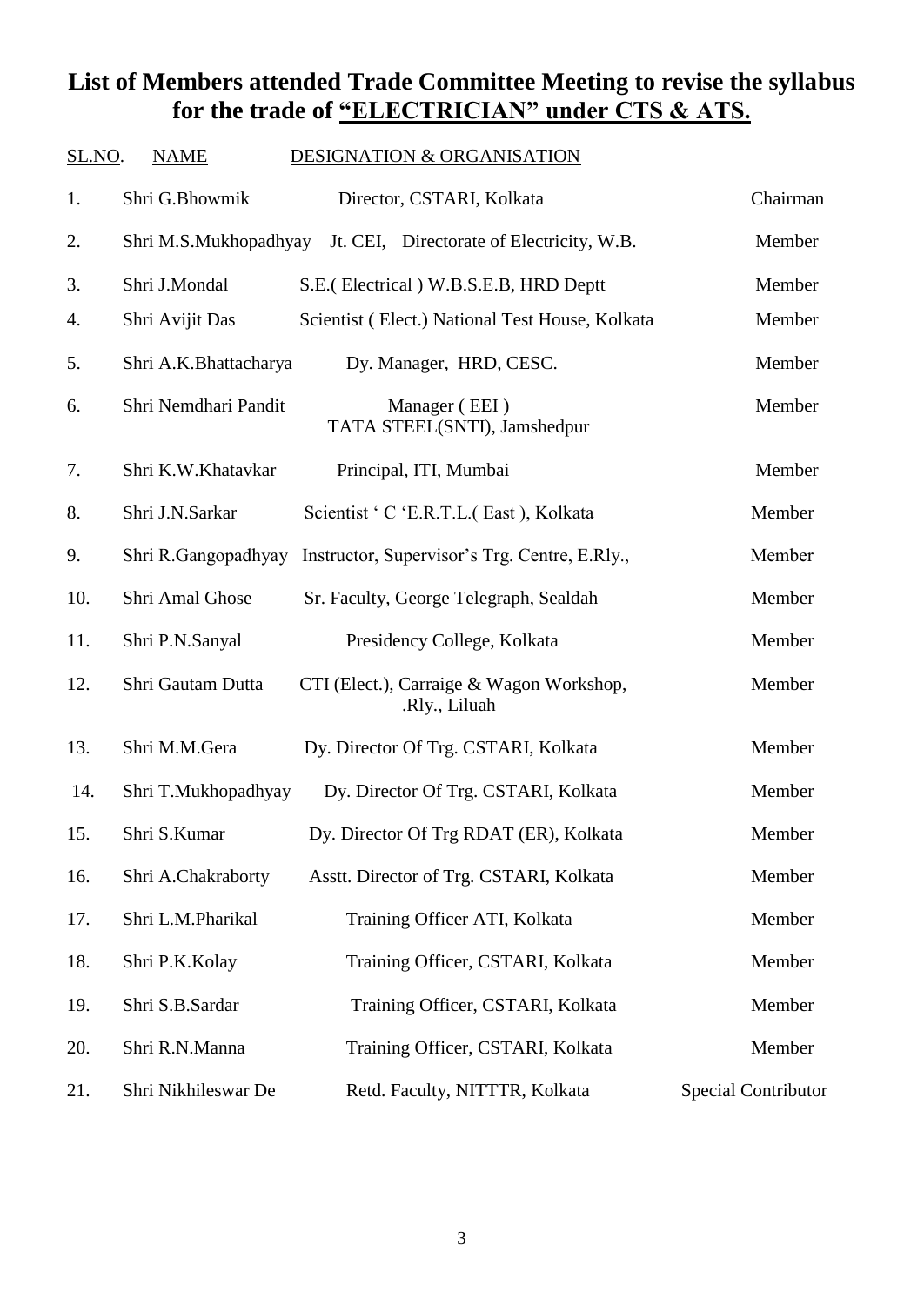### **General Information**

| 1. Name of the Trade              | : Electrician                                                                                                                                   |
|-----------------------------------|-------------------------------------------------------------------------------------------------------------------------------------------------|
| 2. N.C.O. Code No.                | : 851.10, 851.30                                                                                                                                |
| 3. Duration of Craftsmen Training | $: 2$ years                                                                                                                                     |
| 4. Duration of Appr. Training     | : 3 years including Basic Training of two<br>years                                                                                              |
| 5. Entry qualification            | : Passed in 10 <sup>th</sup> Class Examination<br>Under $10 + 2$ system of Education<br>with Science as one of the subject or<br>its equivalent |
| 6. Rebate of Ex-craftsmen Trainee | : 2 years for NTC (Electrician)                                                                                                                 |
| 7. Ratio of Apprentice of Workers | : 1 : 7                                                                                                                                         |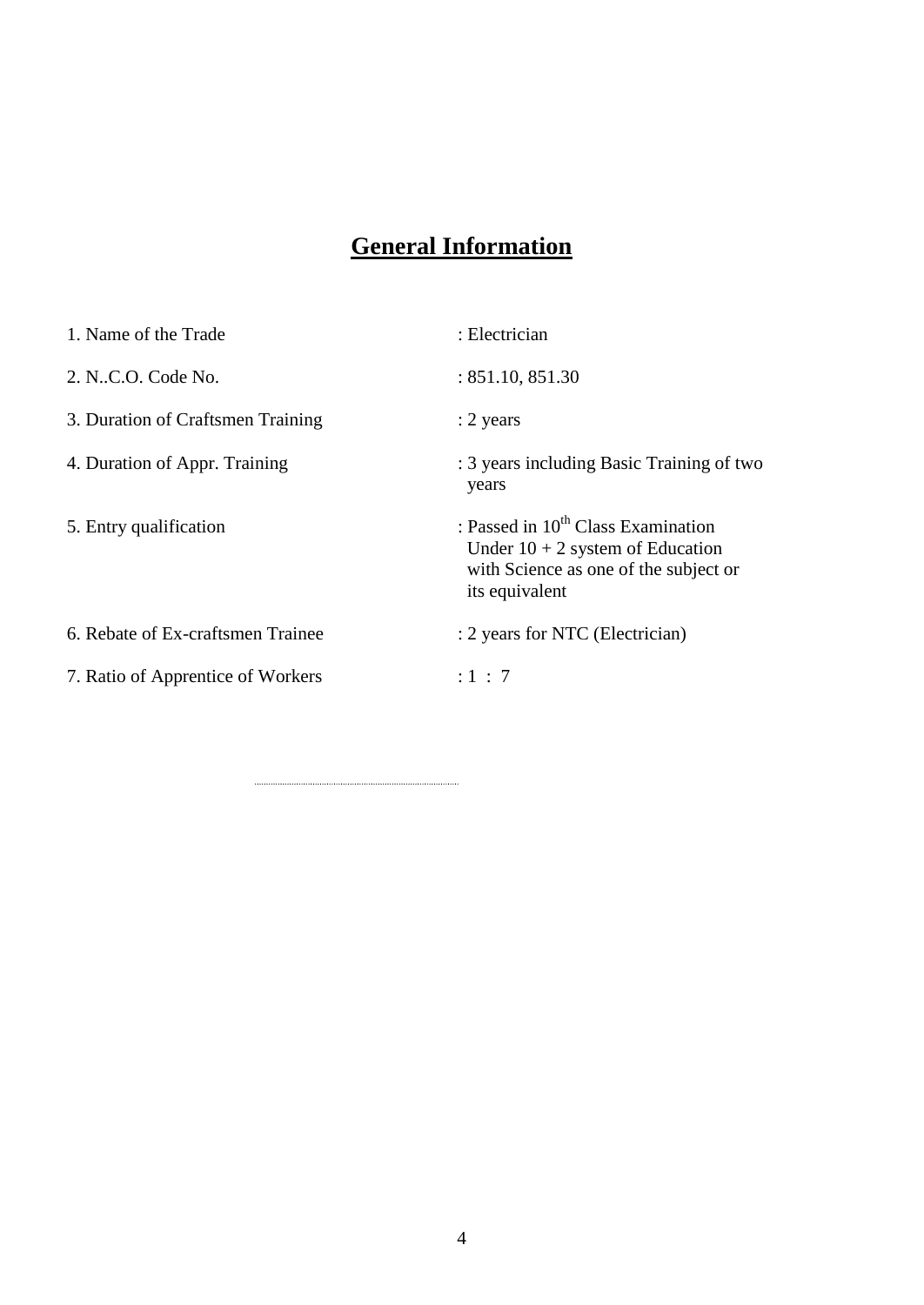#### **SYLLABUS FOR THE TRADE OF ELECTRICIAN UNDER CTS -- DURATION 2 YEARS**

| Week           | <b>Trade Theory</b>                                                                                                                      | <b>Trade Practical</b>                                                                                                                                                                                                                          | <b>Engineering Drawing</b>                                                                                                                                                  | Workshop Calculation &                                                                                                                                                                                                                   |
|----------------|------------------------------------------------------------------------------------------------------------------------------------------|-------------------------------------------------------------------------------------------------------------------------------------------------------------------------------------------------------------------------------------------------|-----------------------------------------------------------------------------------------------------------------------------------------------------------------------------|------------------------------------------------------------------------------------------------------------------------------------------------------------------------------------------------------------------------------------------|
| No.            |                                                                                                                                          |                                                                                                                                                                                                                                                 |                                                                                                                                                                             | Science                                                                                                                                                                                                                                  |
|                | $\overline{2}$                                                                                                                           | 3                                                                                                                                                                                                                                               | Δ                                                                                                                                                                           |                                                                                                                                                                                                                                          |
|                | Various safety measures involved<br>in the Industry. Elementary first<br>Aid. Concept of Standard                                        | Implementation in the shop floor of<br>the various safety measures. Visit to<br>the different sections of the Institute<br>Demonstration on elementary first<br>aid. Artificial Respiration                                                     | Definition of<br>Engineering Drawing.<br><b>Uses of Engineering</b><br>Drawing.<br>Freehand sketching of<br>straight lines, rectangles,<br>squares circle, polygons<br>etc. | Units - Definition, different<br>types & system of units,<br>F.P.S., C.G.S & S.I -<br>conversion.                                                                                                                                        |
| $\overline{2}$ | <b>Identification of Trade-Hand</b><br>tools-Specifications                                                                              | Demonstration of Trade hand tools.<br>Identification of simple types-<br>screws, nuts & bolts, chassis,<br>clamps, rivets etc. Use, care &<br>maintenance of various hand tools.                                                                | Geometrical<br>construction of Square,<br>Rectangle, Triangle,<br>Circle, Ellipse,<br>Polygons, etc.                                                                        | Applied workshop problems<br>involving addition,<br>subtraction, multiplication<br>and division.<br>Different types of materials<br>used in industry, their uses<br>& properties.                                                        |
| 3 & 4          | Fundamental of electricity.<br>Electron theory- free electron.<br>Fundamental terms, definitions,<br>units & effects of electric current | Practice in using cutting pliers,<br>screw drivers etc. skinning the<br>cables, and joint practice on single<br>strand.<br>Demonstration & Practice on<br>bare conductors joints--such as<br>Britannia, straight, Tee, Western<br>union. Joints | Do                                                                                                                                                                          | Applied workshop<br>problems involving common<br>fractions Application of<br>fraction to shop problems.<br>Properties and uses of<br>copper, zinc, lead, tin,<br>aluminium, brass, bronze,<br>solder, bearing metals,<br>timber, rubber. |
| 5              | Solders, flux and soldering<br>technique. Resistors types of<br>resistors & properties of resistors.                                     | Practice in soldering-Measurement<br>of Resistant and Measurement of<br>specific Resistant. Application of<br>Wheatstone bridge in measurement<br>of Resistance                                                                                 | Lettering practice                                                                                                                                                          | Different types of Insulators<br>used in Electrical industry<br>Mass and Weight-<br>Difference between mass<br>and weight.                                                                                                               |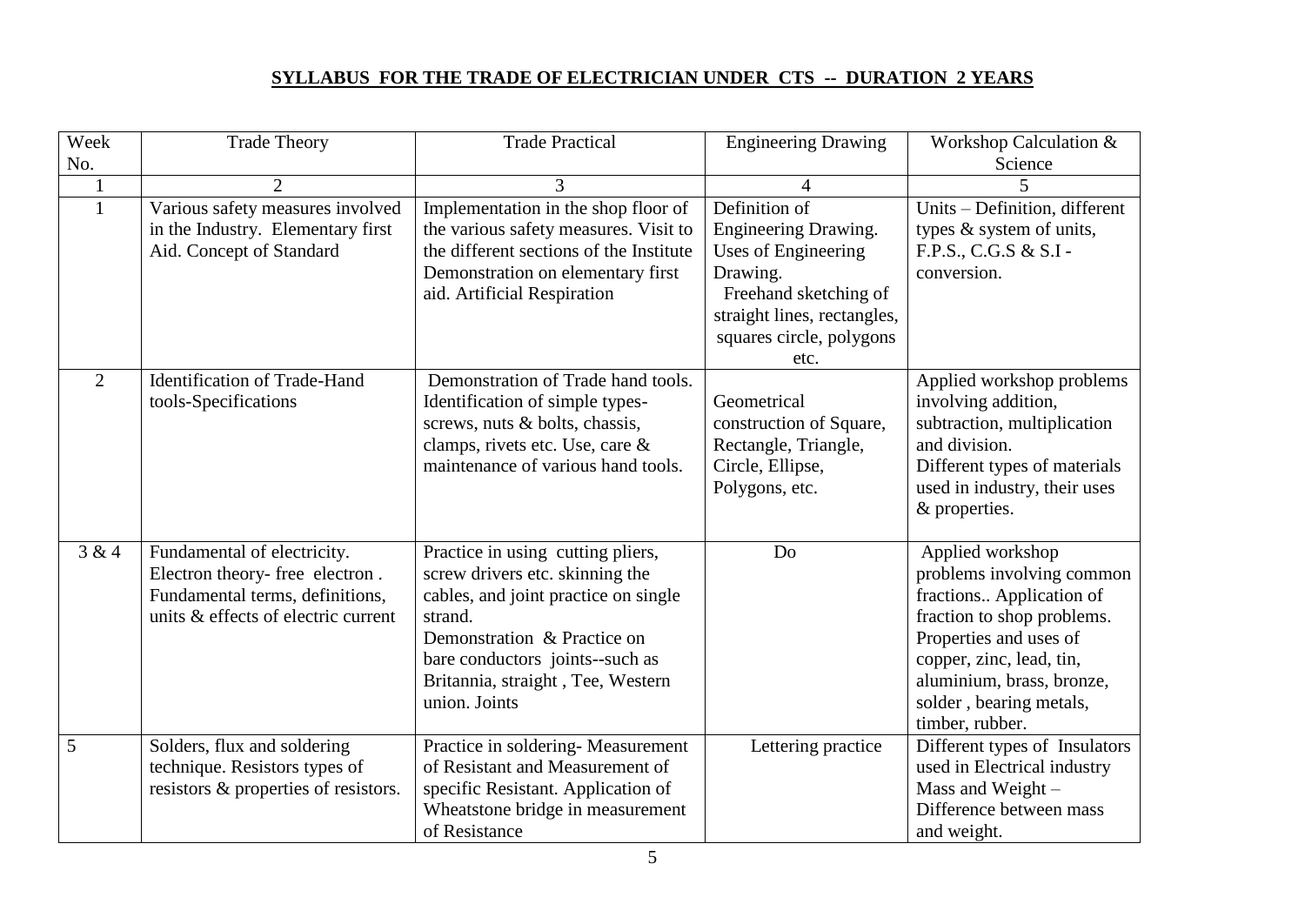|                |                                                                                                                                                                                                                                                                                                                                                                                      |                                                                                                                                                                                                                                                                                 |                                                                                            | Specific Gravity & Density                                                                                                                                                                                                                 |
|----------------|--------------------------------------------------------------------------------------------------------------------------------------------------------------------------------------------------------------------------------------------------------------------------------------------------------------------------------------------------------------------------------------|---------------------------------------------------------------------------------------------------------------------------------------------------------------------------------------------------------------------------------------------------------------------------------|--------------------------------------------------------------------------------------------|--------------------------------------------------------------------------------------------------------------------------------------------------------------------------------------------------------------------------------------------|
|                |                                                                                                                                                                                                                                                                                                                                                                                      |                                                                                                                                                                                                                                                                                 |                                                                                            | - Related problems.                                                                                                                                                                                                                        |
|                |                                                                                                                                                                                                                                                                                                                                                                                      |                                                                                                                                                                                                                                                                                 |                                                                                            | Archimedes principle.                                                                                                                                                                                                                      |
|                |                                                                                                                                                                                                                                                                                                                                                                                      |                                                                                                                                                                                                                                                                                 |                                                                                            | Relation between Sp.                                                                                                                                                                                                                       |
|                |                                                                                                                                                                                                                                                                                                                                                                                      |                                                                                                                                                                                                                                                                                 |                                                                                            | Gravity and density.                                                                                                                                                                                                                       |
| 6              | Explanation, Definition and<br>properties of conductors,<br>insulators and semi-conductors.<br>Voltage grading of different types<br>of Insulators, Temp. Rise<br>permissible<br>Types of wires & cables standard<br>wire gauge<br>Specification of wires & Cables-<br>insulation & voltage grades<br>-Low, medium & high voltage<br>Precautions in using various types<br>of cables | Demonstration and identification of<br>types of cables. Demonstration $\&$<br>practice on using standard wire<br>gauge. Practice on crimping<br>thimbles, Lugs.<br>Examination and checking of cables<br>and conductors and verification of<br>materials according to the span. | Different types of line.<br>Drawing of different<br>types of line.                         | Rounding of decimal values<br>use of approximation.<br>Speed, Velocity,<br>Acceleration, Retardation,<br>Equations of motions -<br>related simple problems<br>Properties & uses of cast<br>iron, wrought iron, plain<br>carbon steel, etc. |
| $\overline{7}$ | Ohm's Law -<br>Simple electrical circuits and<br>problems.                                                                                                                                                                                                                                                                                                                           | Verification of Ohm's Law,<br>Verification of Kirchoff's Laws.                                                                                                                                                                                                                  | 1st angle projection, 3 rd<br>angle projection.<br>Orthographic views,<br>Isometric views. | Reduction of common<br>fractions to decimal and<br>vice-versa - related shop<br>problems.                                                                                                                                                  |
|                | <b>Resistors -Law of Resistance.</b>                                                                                                                                                                                                                                                                                                                                                 | Verification of laws of series and                                                                                                                                                                                                                                              |                                                                                            |                                                                                                                                                                                                                                            |
|                | Series and parallel circuits.                                                                                                                                                                                                                                                                                                                                                        | parallel circuits.                                                                                                                                                                                                                                                              |                                                                                            | Momentum of a moving                                                                                                                                                                                                                       |
|                |                                                                                                                                                                                                                                                                                                                                                                                      | Verification of open circuit and                                                                                                                                                                                                                                                |                                                                                            | body. Force, Its units in SI                                                                                                                                                                                                               |
|                | <b>Kirchoff's Laws and</b>                                                                                                                                                                                                                                                                                                                                                           | closed circuit network.                                                                                                                                                                                                                                                         |                                                                                            | & FPS Systems                                                                                                                                                                                                                              |
|                | applications.                                                                                                                                                                                                                                                                                                                                                                        |                                                                                                                                                                                                                                                                                 |                                                                                            |                                                                                                                                                                                                                                            |
|                | Wheatstone bridge principle                                                                                                                                                                                                                                                                                                                                                          | Measuring unknown resistance                                                                                                                                                                                                                                                    |                                                                                            |                                                                                                                                                                                                                                            |
|                | and its applications.                                                                                                                                                                                                                                                                                                                                                                | using Wheatstone bridge.                                                                                                                                                                                                                                                        |                                                                                            |                                                                                                                                                                                                                                            |
| 8.             | Common Electrical Accessories,                                                                                                                                                                                                                                                                                                                                                       | Practice on installation and                                                                                                                                                                                                                                                    | Drawing of plan,                                                                           | L.C.M., H.C.F.                                                                                                                                                                                                                             |
|                | their specifications-Explanation                                                                                                                                                                                                                                                                                                                                                     | overhauling common electrical                                                                                                                                                                                                                                                   | elevation & side views                                                                     | Square roots & Cube roots                                                                                                                                                                                                                  |
|                | of switches lamp holders, plugs                                                                                                                                                                                                                                                                                                                                                      | accessories.                                                                                                                                                                                                                                                                    | from isometric views.                                                                      |                                                                                                                                                                                                                                            |
|                | and sockets .Developments of                                                                                                                                                                                                                                                                                                                                                         | Fixing of switches, holder plugs etc.                                                                                                                                                                                                                                           |                                                                                            | Newton's Laws of motion                                                                                                                                                                                                                    |
|                | domestic ckts, Alarm & switches,                                                                                                                                                                                                                                                                                                                                                     | in T.W. boards.                                                                                                                                                                                                                                                                 |                                                                                            | and related problems.                                                                                                                                                                                                                      |
|                | lamp, fan with individual                                                                                                                                                                                                                                                                                                                                                            | -Identification and use of wiring                                                                                                                                                                                                                                               |                                                                                            |                                                                                                                                                                                                                                            |
|                | switches, Two way switch.                                                                                                                                                                                                                                                                                                                                                            | accessories.                                                                                                                                                                                                                                                                    |                                                                                            |                                                                                                                                                                                                                                            |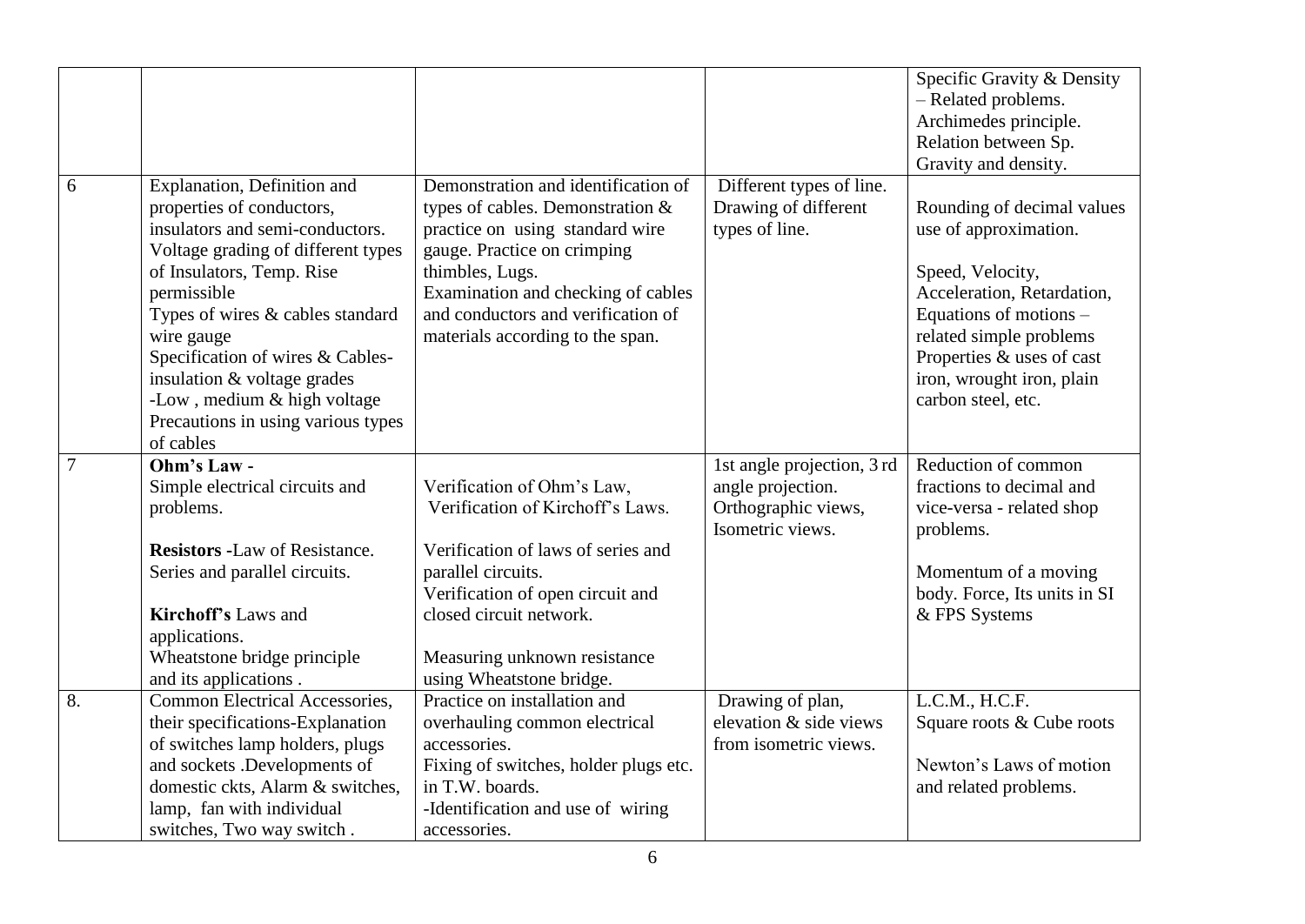**Achievements**: The trainees should be able to make simple wiring circuits with common electrical accessories with domestic electrical Appliances for a specified voltage and current.

| 9  | <b>Chemical</b> effect of electric  | Assembly of a Dry cell-             |                                | Factorisation, Simple       |
|----|-------------------------------------|-------------------------------------|--------------------------------|-----------------------------|
|    | current-Principle of electrolysis.  | Electrodes-Electrolytes.            |                                | algebraic problems          |
|    | Faraday's Law of electrolysis.      | Grouping of Dry cells for a         |                                |                             |
|    | Basic principles of Electro-plating | specified voltage and current, Ni   | Do                             | Laws of parallelogram of    |
|    | and Electro chemical equivalents.   | cadmium & Lithium cell.             |                                | forces.                     |
|    | <b>Explanation of Anodes and</b>    | Practice on Battery Charging,       |                                |                             |
|    | cathodes.                           | Preparation of battery charging,    |                                |                             |
|    | Lead acid cell-description,         | Testing of cells, Installation of   |                                |                             |
|    | methods of charging-Precautions     | batteries, Charging of batteries    |                                |                             |
|    | to be taken & testing equipment,    | by different methods.               |                                |                             |
|    | Ni-cadmium & Lithium cell,          |                                     |                                |                             |
|    | Cathodic protection.                | Practice on Electroplating and      |                                |                             |
|    | Electroplating, Anodising.          | anodising, Cathodic protection.     |                                |                             |
| 10 | Rechargeable dry cell, description  | Routine care & maintenance of       | Dimensioning practice on       | Ratio & proportion,         |
|    | advantages and disadvantages.       | <b>Batteries</b>                    | orthographic views             | related shop problems.      |
|    | Care and maintenance of cells       |                                     |                                |                             |
|    | Grouping of cells of specified      |                                     |                                | Friction, Laws of friction, |
|    | voltage & current, Sealed           |                                     |                                | co-efficient of friction,   |
|    | Maintenance free Batteries, Solar   |                                     |                                | angle of friction, simple   |
|    | cell.                               |                                     |                                | problems related to         |
|    |                                     |                                     |                                | friction.                   |
| 11 | Lead Acid cell, general defects &   | Charging of a Lead acid cell,       | Conventional symbols of        | Average and related shop    |
|    | remedies.                           | filling of electrolytes- Testing of | Electrical installation as per | problems.                   |
|    | Nickel Alkali Cell-description      | charging checking of discharged     | BIS code & IEEE, IES norms     |                             |
|    | charging. Power & capacity of       | and fully charged battery           | Drawings of the typical        | Work, Power & Energy $-$    |
|    | cells. Efficiency of cells          |                                     | diagram of plug and socket     | Their units and related     |
|    |                                     |                                     | outlets.                       | problems.                   |
|    |                                     |                                     | Graphical symbols used in      |                             |
|    |                                     |                                     | electric technology, ckt.      |                             |
|    |                                     |                                     | Elements.                      |                             |

 **Achievement**: Trainees should be able to carry out the necessary steps for charging secondary batteries individually, Installation and Grouping of Batteries, Care and Maintenance of batteries.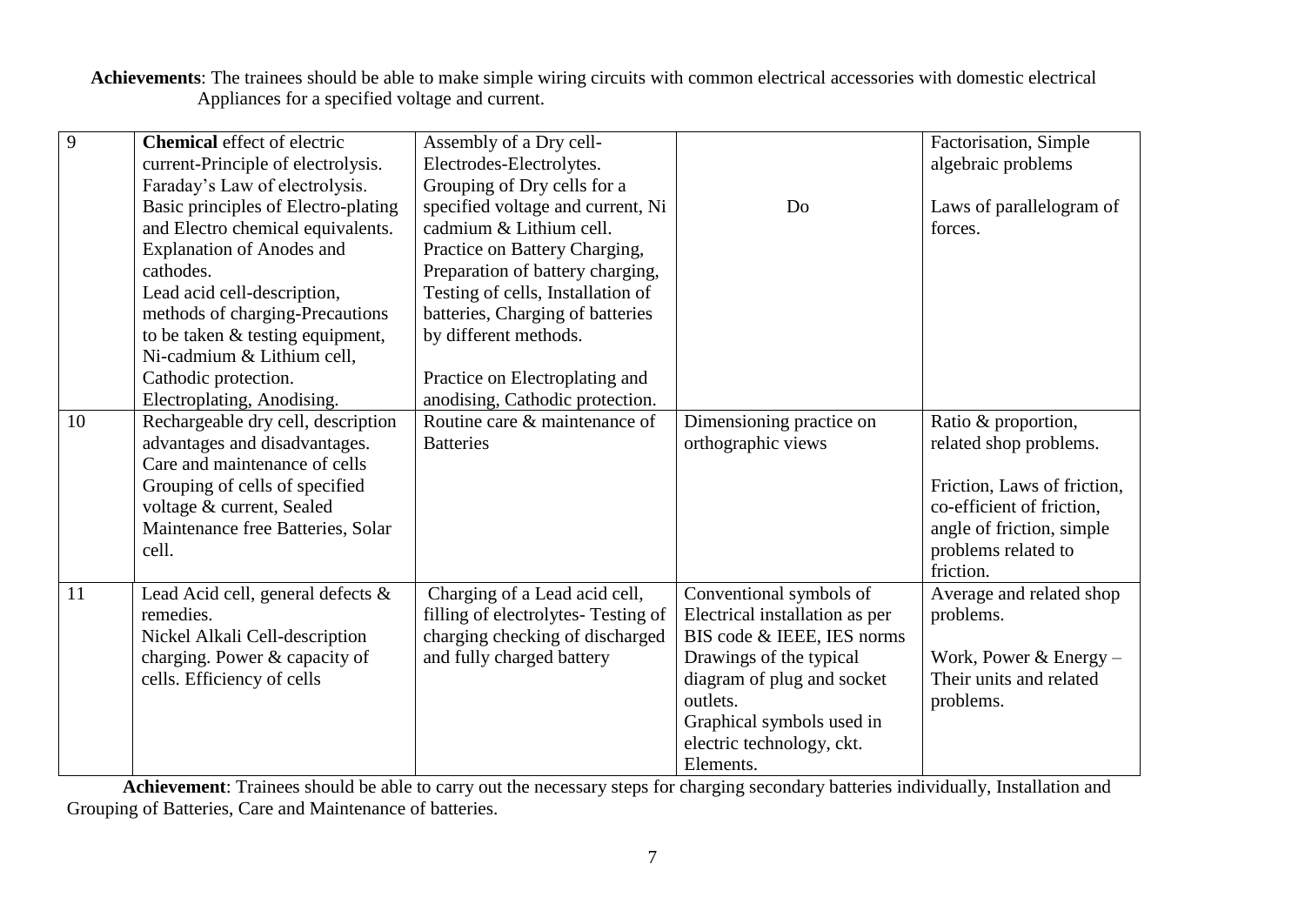| $\overline{12}$ | <b>ALLIED TRADES:</b><br>Marking use of chisels and<br>hacksaw on flats,<br>sheet metal filing practice, filing<br>true to line.                                                                                                                               | Introduction of fitting trade.<br>Safety precautions to be<br>observed Description of files,<br>hammers, chisels, hacksaw<br>frames & blades-their<br>specification & grades. Care &<br>maintenance of steel rule try<br>square and files.                                                                               | Drawing the typical diagram<br>of D-type cartridge fuse,<br>H.R.C. type fuse. Fuse curves<br>Graphics as per relevant IS<br>standard.<br>Symbols indicating the<br>method of operation of the<br>instrument and accessories as<br>per relevant IS: Standard | Factorisation of<br>polynomials. (Simple<br>problems).<br>Rotational motion.<br>Angular velocity and<br>acceleration.                                                                                                                  |
|-----------------|----------------------------------------------------------------------------------------------------------------------------------------------------------------------------------------------------------------------------------------------------------------|--------------------------------------------------------------------------------------------------------------------------------------------------------------------------------------------------------------------------------------------------------------------------------------------------------------------------|-------------------------------------------------------------------------------------------------------------------------------------------------------------------------------------------------------------------------------------------------------------|----------------------------------------------------------------------------------------------------------------------------------------------------------------------------------------------------------------------------------------|
| 13              | Sawing and planning practice.<br>Practice in using firmer chisel and<br>preparing simple half lap joint.                                                                                                                                                       | Marking tools description &<br>use. Description of carpenter's<br>common hand tools such as<br>saws planes, chisels mallet claw<br>hammer, marking, dividing &<br>holding tools-their care and<br>maintenance.                                                                                                           | Simple isometric drawings,<br>isometric views of simple<br>objects-cubes, rectangular<br>blocks etc.                                                                                                                                                        | Square roots & Cube roots<br>by the method of<br>factorisation.<br>Centrifugal & Centripetal<br>forces. Related problems.                                                                                                              |
| 14              | Drilling practice in hand drilling $&$<br>power drilling machines. Grinding<br>of drill bits.                                                                                                                                                                  | Types of drills description $&$<br>drilling machines, proper use,<br>care and maintenance.                                                                                                                                                                                                                               | Free hand sketching of nuts $\&$<br>bolts with dimensions from<br>samples.                                                                                                                                                                                  | Standard algebraic<br>formula and related<br>problems.<br>Moment of a force.                                                                                                                                                           |
| 15              | Practice in using taps & dies,<br>threading hexagonal & square nuts<br>etc. cutting external threads on<br>stud and on pipes, riveting<br>practice.                                                                                                            | Description of taps & dies, types<br>in rivets & riveted joints.<br>Use of thread gauge.                                                                                                                                                                                                                                 | Free hand sketching of rivets<br>and washers with dimensions<br>from samples.                                                                                                                                                                               | $-$ Do $-$<br>Couple and Torque.<br>Related problems                                                                                                                                                                                   |
| 16              | Practice in using snips, marking $\&$<br>cutting of straight & curved pieces<br>in sheet metals. Bending the edges<br>of sheets metals. Riveting practice<br>in sheet metal. Practice in making<br>different joints in sheet metal in<br>soldering the joints. | Description of marking &<br>cutting tools such as snubs<br>punches & other tools<br>shears<br>like hammers, mallets etc. used<br>by sheet metal workers. Types<br>of soldering irons-their proper<br>uses.<br>Use of different bench tools<br>used by sheet metal worker.<br>Soldering materials, fluxes and<br>process. | Free hand sketching of keys<br>with dimensions from<br>samples.<br>Free hand sketching of screw<br>threads with dimensions from<br>samples.                                                                                                                 | Percentage and related<br>shop problems<br>Moment of Inertia, Radius<br>of gyration.<br>Mechanical properties of<br>metals – tenacity,<br>elasticity, malleability,<br>brittleness, hardness,<br>compressibility and<br>ductility, etc |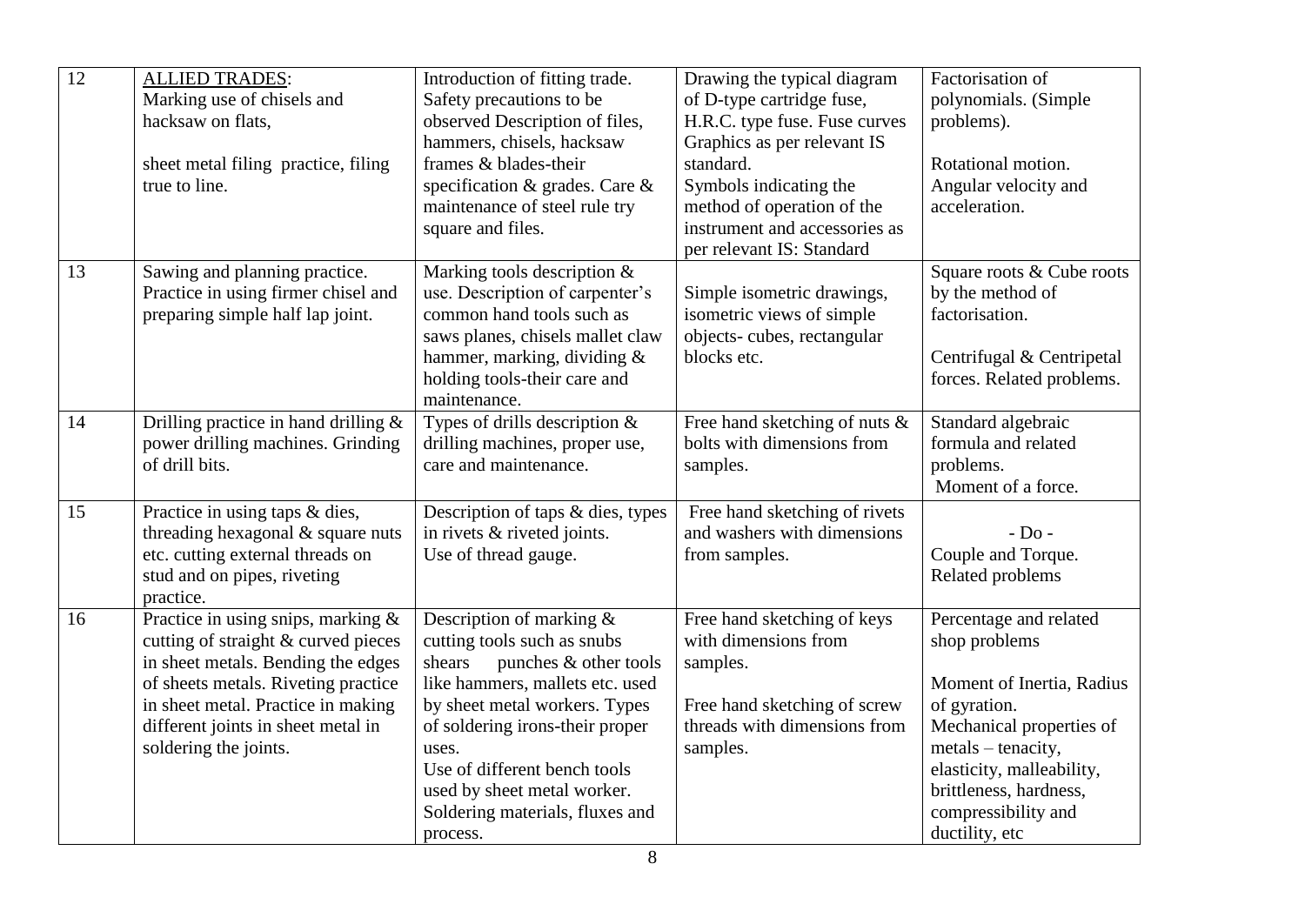#### **Achievements:**

- 1. The trainee should be able to mark according to, the given sketch, to file the given job with an accuracy of + 0.25 mm, be able to drill and Tap hole.
- 2. Should be able to use simple carpenter's hand tools.
- 3. Should be able to use simple sheet metal workers hand tools.

| $17 - 18$ | <b>Magnetism</b> - classification of<br>magnets, methods of magnetising,<br>magnetic materials. Properties,<br>care & maintenance, methods of<br>magnetising magnetic materials.<br>Para & Diamagnetism and Ferro<br>magnetic materials.<br>Principle of electro-magnetism,<br>Maxwell's corkscrew rule,<br>Fleming's left & right hand rules,<br>Magnetic field of current carrying<br>conductors, loop & solenoid.<br>MMF, Flux density, reluctance.<br><b>B.H.</b> curve, Hysteresis, Eddy | Demonstration on-CRO – The magnetic flux<br>produced by Electromagnet, Demonstration<br>on Tracing the B-H Curve & Hysterisis loop<br>for a specimen using C.R.O and using<br>samples of CRGO & Dynamo grade.<br>Demonstration on effect of eddy current on<br>different samples.<br>Assembly / winding of a simple electro<br>magnet<br>Identification of different types of Capacitors.<br>Charging & discharging of capacitor, Testing | Draw the typical<br>symbols used in<br>electrical circuits.<br>Graphical symbols<br>used in electro<br>technology, kinds<br>of distribution<br>systems and<br>methods of<br>connections. | Solving of Quadratic<br>equations.<br>Simple problems on<br>moment of Inertia. |
|-----------|-----------------------------------------------------------------------------------------------------------------------------------------------------------------------------------------------------------------------------------------------------------------------------------------------------------------------------------------------------------------------------------------------------------------------------------------------------------------------------------------------|-------------------------------------------------------------------------------------------------------------------------------------------------------------------------------------------------------------------------------------------------------------------------------------------------------------------------------------------------------------------------------------------------------------------------------------------|------------------------------------------------------------------------------------------------------------------------------------------------------------------------------------------|--------------------------------------------------------------------------------|
|           | current. Principle of electro-                                                                                                                                                                                                                                                                                                                                                                                                                                                                | of Capacitors using DC voltage and lamp.                                                                                                                                                                                                                                                                                                                                                                                                  |                                                                                                                                                                                          |                                                                                |
|           | magnetic Induction, Faraday's<br>Law, Lenz's Law.                                                                                                                                                                                                                                                                                                                                                                                                                                             |                                                                                                                                                                                                                                                                                                                                                                                                                                           |                                                                                                                                                                                          |                                                                                |
|           | Electrostatics - Capacitor-                                                                                                                                                                                                                                                                                                                                                                                                                                                                   |                                                                                                                                                                                                                                                                                                                                                                                                                                           |                                                                                                                                                                                          |                                                                                |
|           | Different types, functions & uses.                                                                                                                                                                                                                                                                                                                                                                                                                                                            |                                                                                                                                                                                                                                                                                                                                                                                                                                           |                                                                                                                                                                                          |                                                                                |
| 19        | <b>Resistance-</b><br>Different Types of resistors used in<br>electrical ckts. Specification of<br>resistance and tolerance.                                                                                                                                                                                                                                                                                                                                                                  | Measurement of resistance by different<br>a) Using Wheatstone Bridge b)<br>methods-<br>By voltage drop method.<br>Experiment to demonstrate the variation of<br>resistance of a metal with the change of                                                                                                                                                                                                                                  | Do.                                                                                                                                                                                      | Simple Problems on<br>Profit & Loss.<br>Levers – its different                 |
|           | Effect of variation of temperature<br>on resistance. Different methods of<br>measuring the values of resistance.                                                                                                                                                                                                                                                                                                                                                                              | temperature.<br>-Measure of 'R' by drop method.<br>-Series & shunt ckts-use of Multimeter.                                                                                                                                                                                                                                                                                                                                                |                                                                                                                                                                                          | types and their<br>advantages. Simple<br>related problems.                     |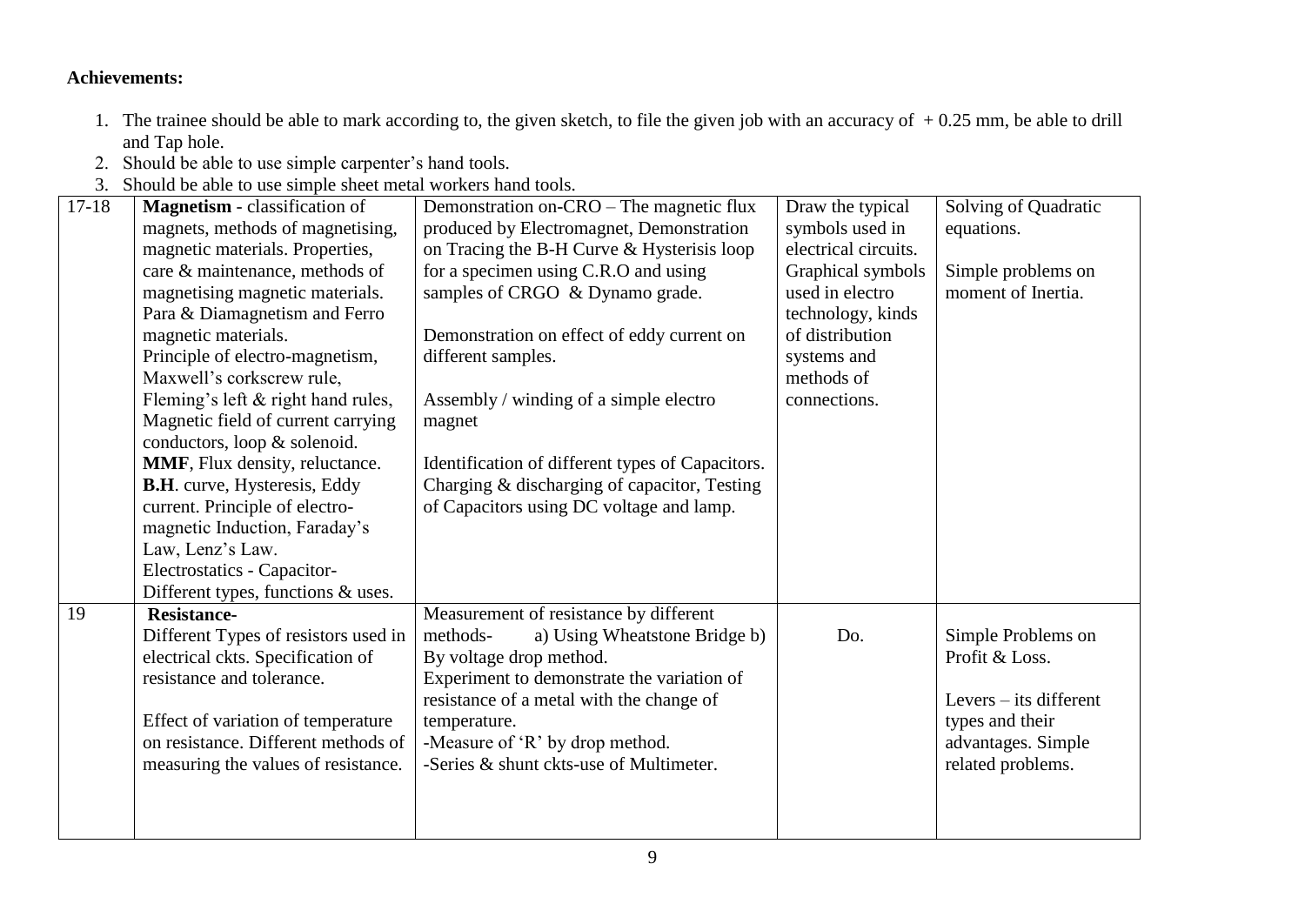| $20 - 21$ | Working principles and circuits of<br>common domestic equipments &<br>appliances                                                                                                                                                                                                                                                                                                                          | Connection of Calling Bell, Buzzer, Alarms,<br>Electric Iron, Heater, Light & Fan etc.<br>Rewinding /assembly of different electrical<br>appliances. Study, maintenance and repair of<br>domestic equipment $-$<br>Electric Kettle<br>-do- Heater / immersion Heater<br>-do-Hot Plate<br>-do-geyser<br>-do- washing machine<br>-do- Cooking range<br>-do-incubators<br>-do-Furnaces<br>-do- Pump set. Etc. | Detailed diagram<br>of calling bell<br>electromagnet etc                                                                                                                                                     | Simple Problems on<br>Profit & Loss.<br>Mechanical advantage,<br>Velocity ratio,<br>Efficiency of different<br>types of levers.                                        |
|-----------|-----------------------------------------------------------------------------------------------------------------------------------------------------------------------------------------------------------------------------------------------------------------------------------------------------------------------------------------------------------------------------------------------------------|------------------------------------------------------------------------------------------------------------------------------------------------------------------------------------------------------------------------------------------------------------------------------------------------------------------------------------------------------------------------------------------------------------|--------------------------------------------------------------------------------------------------------------------------------------------------------------------------------------------------------------|------------------------------------------------------------------------------------------------------------------------------------------------------------------------|
| $22 - 23$ | D.C. Machines - General concept<br>of Electrical Machines. Principle<br>of D.C. generator. Use of<br>Armature, Field Coil, Yoke, and<br>Commutator, slip ring Brushes,<br>Laminated core.<br>Explanation of D.C. Generators-<br>types $-parts. E.M.F. equation-self$<br>excitation and separately excited<br>Generators-Practical uses. Brief<br>description of series, shunt and<br>compound generators. | Identification and study of the parts of a<br>D.C.machine.<br>Practicing dismantling and assembling in<br>D.C. Machine.                                                                                                                                                                                                                                                                                    | Sketching of brush<br>and brush gear of<br>D.C. machines.<br>Lay out D.C.<br>Panel board<br>arrangement.<br>Lettering-Numbers<br>Alphabets.<br>Sketching of D.C.<br>3-point face Plate<br>starter top scale. | <b>MENSURATION-</b><br>Perimeter and Area of<br>Square & Rectangle.<br>Simple problems on<br>straight and bell cranked<br>levers.                                      |
| 24        | Expl. Of Armature reaction,<br>interpoles and their uses,<br>connection of interpoles,<br>commutation.                                                                                                                                                                                                                                                                                                    | -Connection of shunts Generators,<br>Measurement of voltages-Demonstration on<br>field excitation.<br>- -Connection of compound Generator-<br>Voltage measurement-cumulative and<br>$differential -$<br>No Load & Load charteristics of Series, Shunt<br>& Compound Generator.<br>Controlling and protecting DC Generator.                                                                                 | Graphic symbols<br>for Rotating m/cs<br>and Transformers.                                                                                                                                                    | Perimeter and Area of<br>Triangle.<br>Simple machines -<br>Determination of<br>efficiency of simple<br>m/cs. Like winch, pulley<br>blocks, wheel and<br>compound axle. |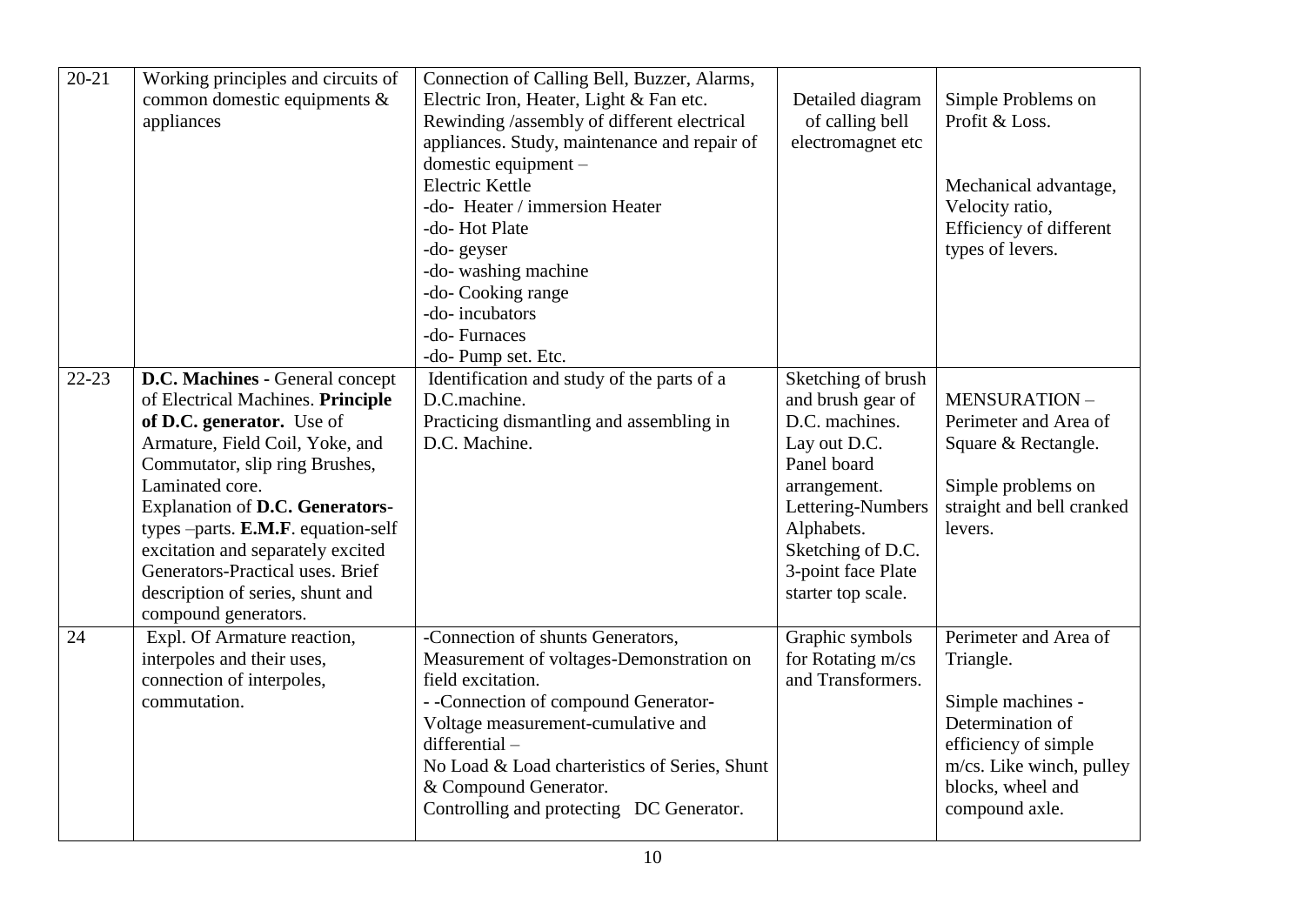| 25        | DC Motors - Terms used in D.C.<br>motor-Torque, speed, Back-e.m.f.<br>etc. their relations practical<br>application. Related problems                         | Demonstration and practice on identification<br>of parts and terminals. Study of the<br>characteristics of DC motors.           | $-do-$                                                                                                                              | $-do$ -                                                                                                                                             |
|-----------|---------------------------------------------------------------------------------------------------------------------------------------------------------------|---------------------------------------------------------------------------------------------------------------------------------|-------------------------------------------------------------------------------------------------------------------------------------|-----------------------------------------------------------------------------------------------------------------------------------------------------|
| $26 - 27$ | Types, characteristics and practical<br>application of D.C. motors.<br>Special precaution to be taken in<br>DC Series motors.<br>Starters used in D.C. motors | -Study of 3 point $\&$ 4 point starters.<br>-Connection, starting, running, speed control<br>of motors. Testing of D.C. motors. | Reading of simple<br>blue prints.                                                                                                   | Circumference and area<br>of Circle.<br>Transmission of motion<br>through Belt, Pulley,<br>Gears, etc. and related<br>problems.                     |
| 28-29     | Types of speed control of DC<br>motors in industry Word-Leonard<br>control, Thyristor/electronic<br>controls.                                                 | Study of Thyristor/electronic control of DC<br>motor.<br>-Routine maintenance.                                                  | Free hand<br>isometric<br>sketching of<br>simple objects<br>with dimensions.<br>Sketching of D.C.<br>- 4-point starter to<br>scale. | <b>Calculation of Volume</b><br>and weight of simple<br>solid bodies-Cubes,<br>Cuboids, solid and<br>hollow cylinders and<br>related shop problems. |

Achievement: 1. Should be able to identify D.C. M/cs, measure resistance.

- 2. Should be able to build up voltage in a D.C. Generator
- 3. Should be able to connect, test and run a D.C. motor and reverse its direction of rotation by a starter.

| 30        | Insulting materials – properties      | Use of megger and HV tester       | Do                     |                               |
|-----------|---------------------------------------|-----------------------------------|------------------------|-------------------------------|
|           | common insulting materials,           |                                   |                        | $-$ Do $-$                    |
|           | classifications                       |                                   |                        |                               |
| $31 - 32$ | Electric wirings, importance, I.E.E.  | -Practice in casing, Capping.     | Free hand sketching of | Trigonometry functions $\&$   |
|           | rules. Types of wirings both          | Conduit wiring with minimum to    | simple objects. Layout | Ratios . Use of trigonometric |
|           | domestic & industrial -               | more number of point.             | arrangement of D.C.    | tables-Applied problems.      |
|           | Specifications for wiring $-$ Grading | -Use of two way switches          | Generators & motors,   | Definition of Stress, Strain, |
|           | of cables and current ratings.        | -Testing of insulation by two     | control panel          | Young's modulus, Bulk         |
|           | Principle of laying out in domestic   | lamp method $&$ meggar.           |                        | modulus, Factor of safety –   |
|           | wiring-testing by meggar              | -Fixing of calling bells/buzzers. |                        | Their related problems.       |
|           |                                       | -Making of test boards $\&$       |                        | Effect of force on materials  |
|           | Wiring system - Using casing          | extension boards IS-732-1963/61   |                        | such as expanding, bending,   |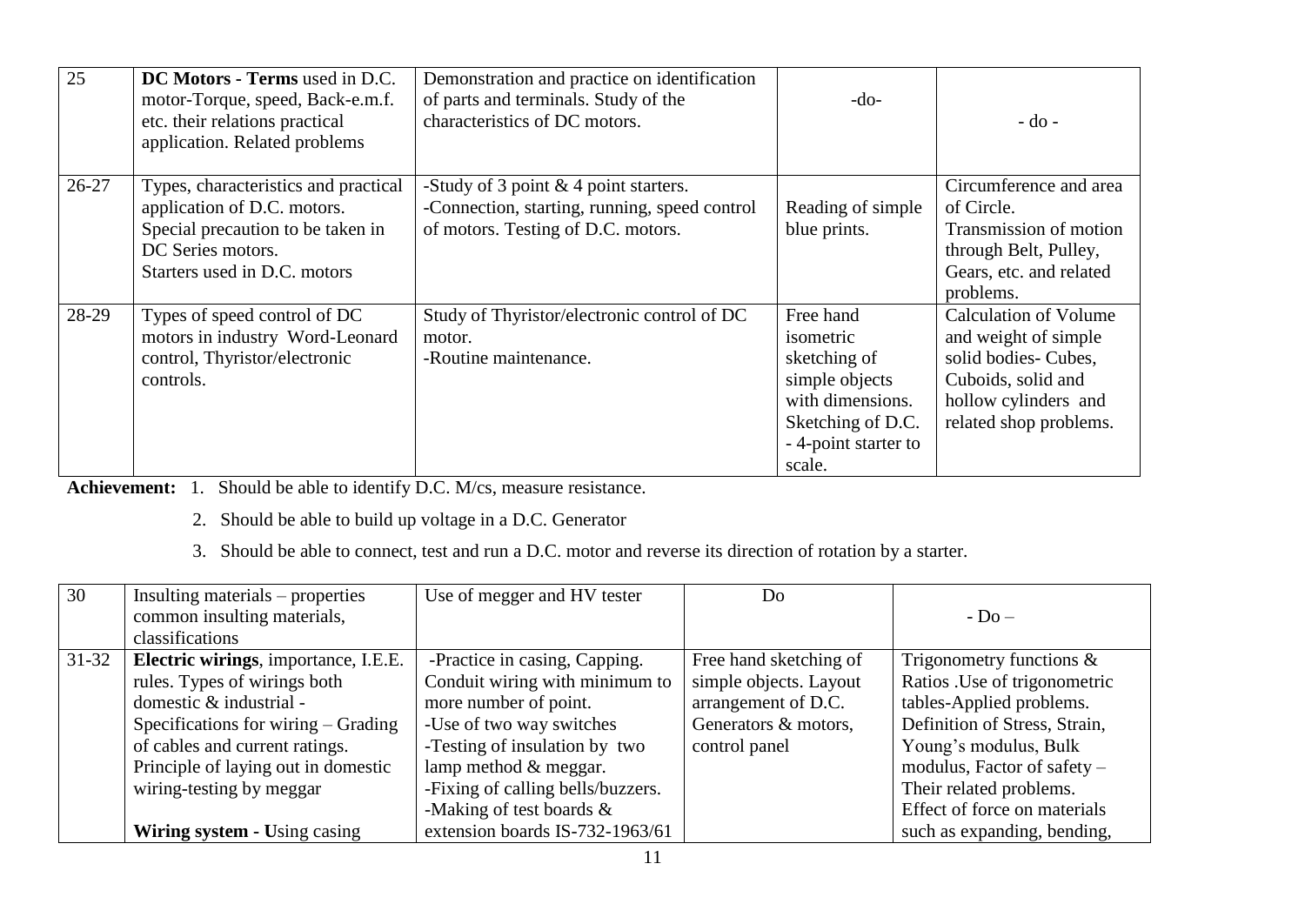|      | capping, P.V.C., concealed system.       | Identification & demonstration      |                        | twisting and shearing.          |
|------|------------------------------------------|-------------------------------------|------------------------|---------------------------------|
|      | -Maintenance & Repairing data            | on conduits and accessories &       |                        |                                 |
|      | sheet preparation                        | their uses, cutting, threading $\&$ |                        |                                 |
|      | Specifications, standards for            | laying,                             |                        |                                 |
|      | conduits & accessories                   |                                     |                        |                                 |
| 33 & | <b>Earthing</b> - Principle of different | <b>Earthing</b> – Practice on       | Free hand sketching of | Simple problems on Heights $\&$ |
| 34   | methods of earthing. Importance of       | installation of earthing system     | Staircase wiring.      | Distances using trigonometric   |
|      | Earthing.                                | and testing of earthing system.     |                        | ratios.                         |
|      | -Earth Leakage Relay.                    | -Using an Earth Leakage Relay       |                        |                                 |
|      |                                          |                                     |                        | Heat and temperature,           |
|      |                                          |                                     |                        | Thermometric scales-            |
|      |                                          |                                     |                        | centigrade, Fahrenheit &        |
|      |                                          |                                     |                        | Kelvin scale and their          |
|      |                                          |                                     |                        | conversion. Names and uses of   |
|      |                                          |                                     |                        | temperature measuring           |
|      |                                          |                                     |                        | instruments used in workshop.   |

**Achievement:** Should be able to carryout simple wiring ckts. Earthing installation , Undertake, laying of domestic wirings.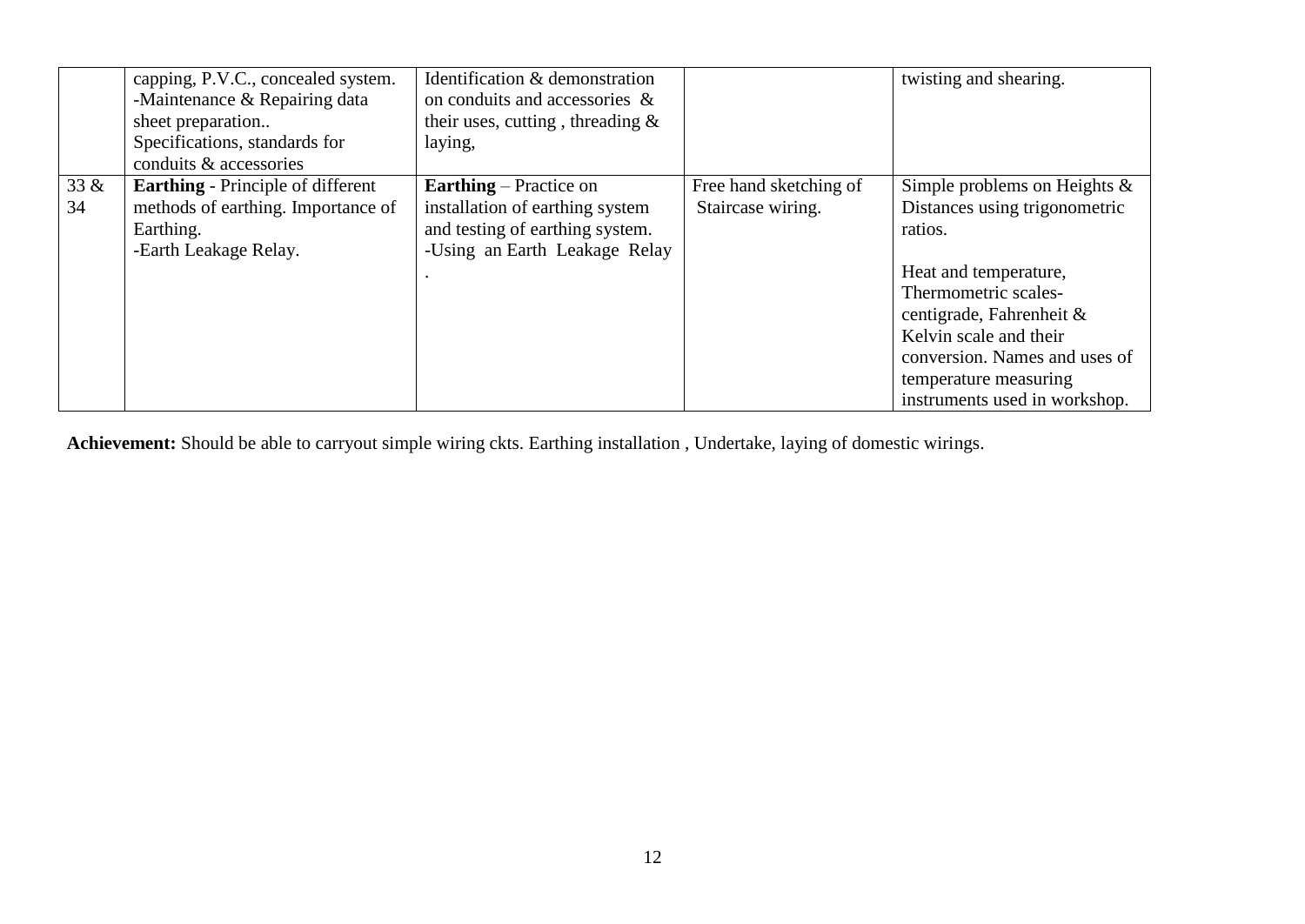| $35 - 37$ | <b>Alternating Current -</b>                                                                                                                           | Demonstration of sine wave,         | Free hand sketching of simple   |                              |
|-----------|--------------------------------------------------------------------------------------------------------------------------------------------------------|-------------------------------------|---------------------------------|------------------------------|
|           | Comparison D.C& A.C.,                                                                                                                                  | instantaneous values etc. Study     | Geometrical shapes & hollow     | Calculation of areas of      |
|           | Advantages of A.C. Alternating                                                                                                                         | of the behaviour of R, $X_L \& X_C$ | shapes.                         | triangles, etc. with the aid |
|           | current & related terms frequency                                                                                                                      | in A.C. ckts both in series and in  | Drawing of simple electrical    | of trigonometry.             |
|           | Instantaneous value, R.M.S.                                                                                                                            | parallel.                           | ckts. Using electrical symbols. |                              |
|           | value Average value, Peak factor,                                                                                                                      | Experiment on poly phase ckts.      | View of simple solid $&$        | Calorimetry, Latent Heat -   |
|           | form factor. Generation of sine                                                                                                                        | Current, voltage & power            | hollow bodies.                  | Their related problems.      |
|           | wave, phase and phase difference.                                                                                                                      | measurement in poly-phase ckts.     | Drawing of sine waves.          |                              |
|           | Inductive & Capacitative                                                                                                                               |                                     | Views of simple solid and       |                              |
|           | reactance $X_L \& X_c$ , Impedance                                                                                                                     | Measurement of energy in            | hollow bodies' ckt. Diagram     |                              |
|           | $(Z)$ , power factor, $(P.f)$ ; Vector                                                                                                                 | single $\&$ poly-phase ckts.        | of battery charging ckts. With  |                              |
|           | diagram. Active and Reactive                                                                                                                           |                                     | all                             |                              |
|           | power,                                                                                                                                                 | Use of phase sequence               | Details of panel board.         |                              |
|           | Simple problems on A.C.                                                                                                                                | meter.                              | Blue print reading.             |                              |
|           | circuits, single phase & three-                                                                                                                        | Use of single phase                 |                                 |                              |
|           | phase system etc.                                                                                                                                      | preventor                           |                                 |                              |
|           | Problems on A.C. ckts. Both<br>series & parallel power<br>consumption P.F. etc.<br>Concept three-phase Star & Delta<br>connection Line voltage & phase |                                     |                                 |                              |
|           | voltage, current & power in a 3 ph<br>ckt, with balanced and unbalanced<br>load.                                                                       |                                     |                                 |                              |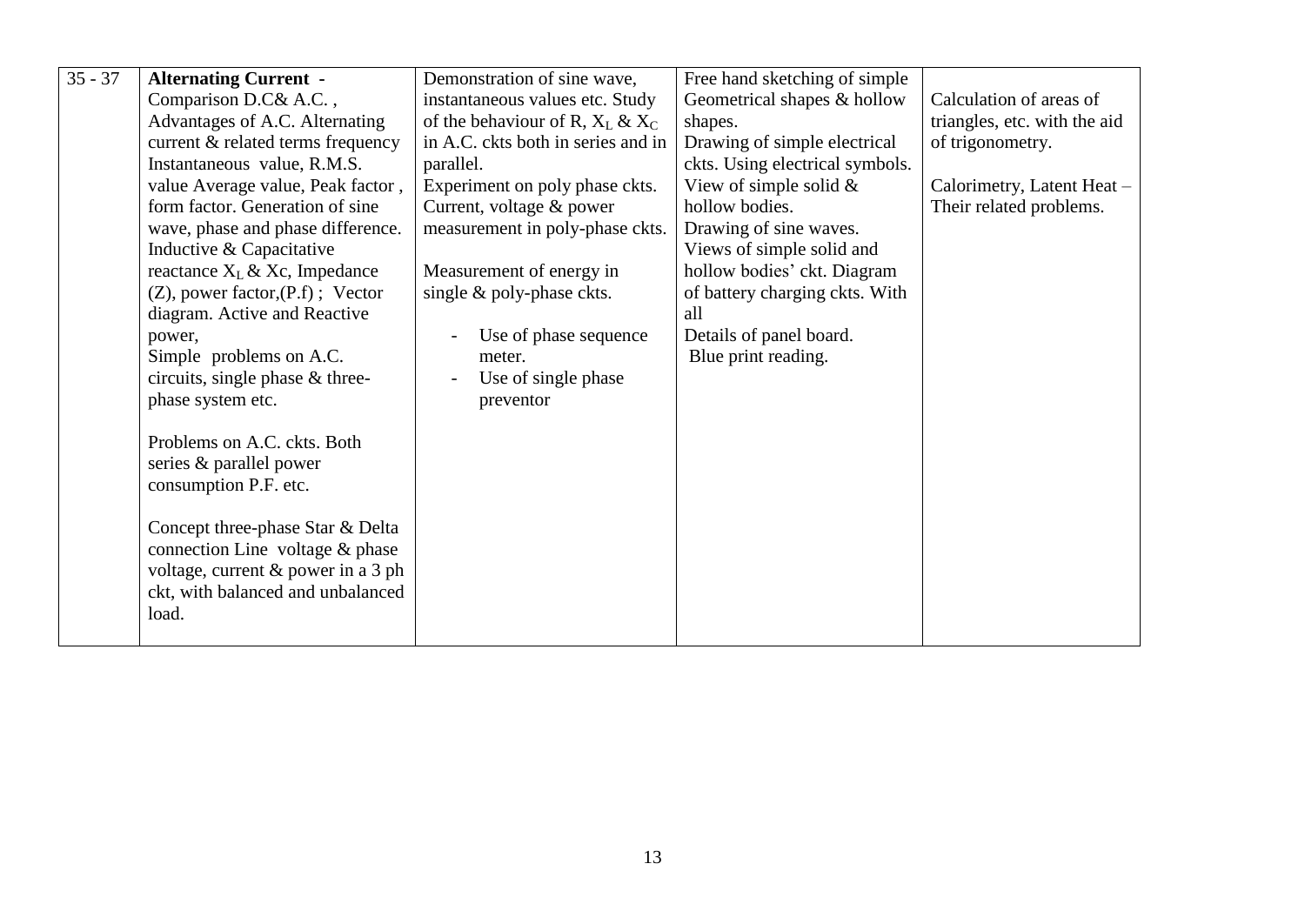| 38 to 41 | <b>TRANSFORMERS</b>                                  | Identification of types of        | Exercises on Blue print        |                          |
|----------|------------------------------------------------------|-----------------------------------|--------------------------------|--------------------------|
|          | Working principle of                                 | transformers. Connection of       | reading of connection to       | Use of trigonometric     |
|          | Transformer, classification C.T.,                    | transformers efficiencies of      | motors through Ammeter,        | formulae and applied     |
|          | P.T. Instrument and Auto                             | transformers testing of           | voltmeter & K.W. meters.       | problems.                |
|          | Transformer/Variac Construction,                     | transformer parallel operation of | Exercises on Blue print        |                          |
|          | Single phase and Poly phase.                         | transformer . Use of C.T. & P.T.  | reading, tracing the wiring    |                          |
|          |                                                      | use of Instrument transformer.    | diagram of an alternator $\&$  | Expansion of Solid,      |
|          | E.M.F. equation, parallel                            |                                   | reproducing it in proper       | Liquid and Gases - Their |
|          | operation of transformer, their                      | 1. Conducting No-load and short   | sequence with protective       | related problems.        |
|          | connections. Regulation and                          | circuit tests.                    | equipment sketching the        |                          |
|          | efficiency, Cooling of                               |                                   | synchroniser connections.      |                          |
|          | transformer, protective devices.                     |                                   | Free hand sketching of simple  |                          |
|          |                                                      | Testing of single phase and       | objects related to the trades. |                          |
|          |                                                      | Three Phase. Transformers -       |                                |                          |
|          | Specifications, simple problems                      | Cleaning and maintenance of       |                                |                          |
|          | on e.m.f. Equation, turn ratio,                      | Transformers, Changing of oil,    |                                |                          |
|          | regulations and efficiency. Special<br>transformers. |                                   |                                |                          |
|          | <b>Transformer - construction cores</b>              |                                   |                                |                          |
|          | winding shielding, auxiliary parts                   |                                   |                                |                          |
|          | breather, conservator buckholtz                      |                                   |                                |                          |
|          | relay, other protective devices                      |                                   |                                |                          |
|          | cooling of transformer                               |                                   |                                |                          |
|          | Transformer oil testing and Tap                      |                                   |                                |                          |
|          | changing off load and on load.                       |                                   |                                |                          |
|          | Transformer<br>bushings<br>and                       |                                   |                                |                          |
|          | termination.                                         |                                   |                                |                          |
|          |                                                      |                                   |                                |                          |
|          |                                                      |                                   |                                |                          |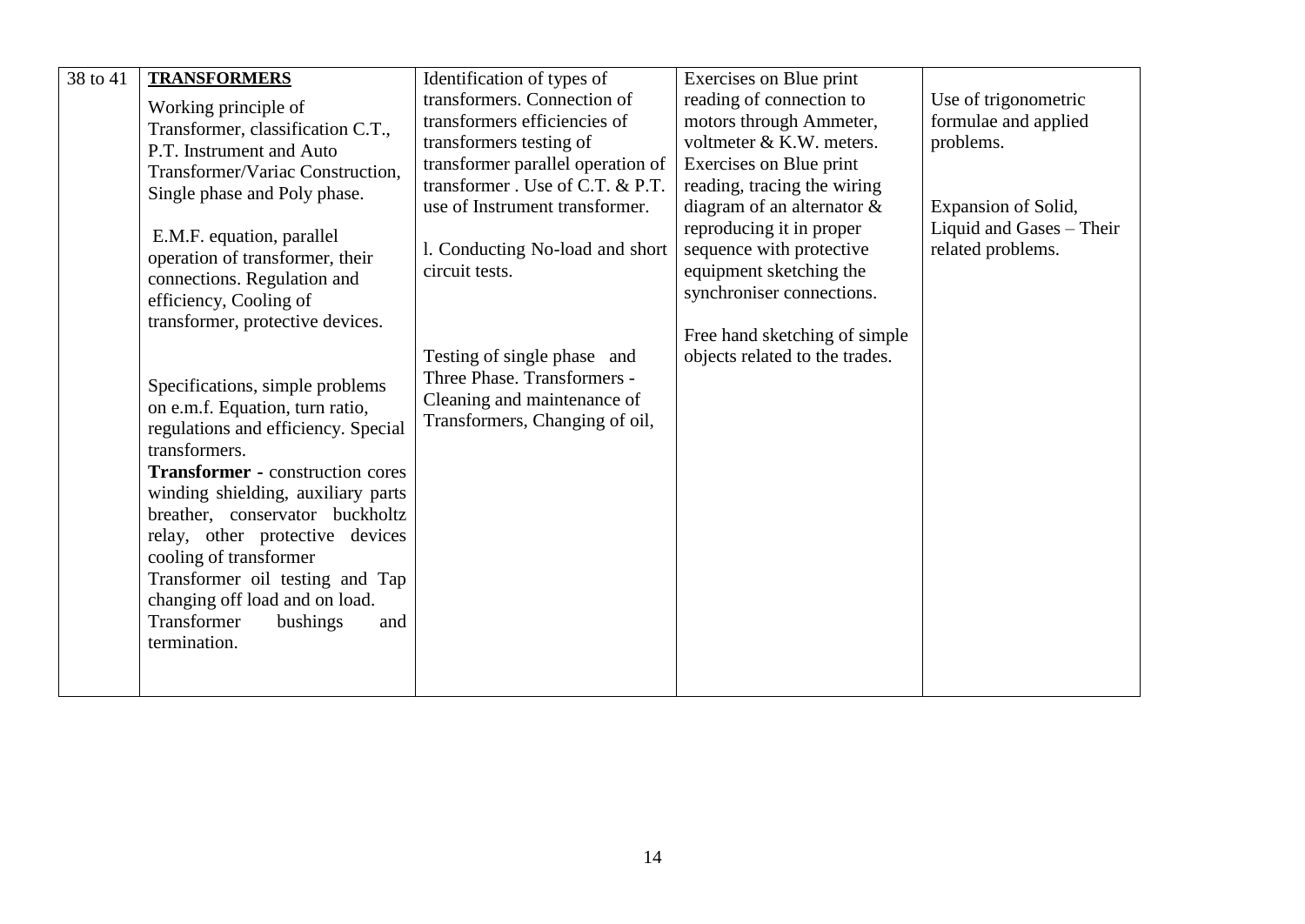| $42 - 44$ | <b>ALTERNATOR-</b>                            |                                          | Diagram of connection to a      |                                                       |
|-----------|-----------------------------------------------|------------------------------------------|---------------------------------|-------------------------------------------------------|
|           | Explanation of alternator, prime              | Demonstration on alternators,            | squirrel cage induction motor.  | Drawing & reading of                                  |
|           | mover, types, regulations, phase              | voltage Building, load                   |                                 | simple graphs.                                        |
|           | sequence, specification of                    | characters & regulation.                 | Sketching the connection        |                                                       |
|           | alternators and brushless                     |                                          | diagram of controlling $&$      | Transmission of heat -                                |
|           | alternator.                                   | Practice on installation, running        | protective devices for          | Conduction, Convection                                |
|           | Automatic Voltage Regulator.                  | and maintenance of Alternators.          | Induction motors.               | and Radiation.                                        |
|           |                                               |                                          |                                 |                                                       |
|           |                                               |                                          | Development of winding          |                                                       |
|           |                                               |                                          | diagram for a two-pole D.C.     |                                                       |
|           |                                               |                                          | dynamo or motor.                |                                                       |
|           |                                               |                                          | Preparation of working          |                                                       |
|           |                                               |                                          | drawing from sketches.          |                                                       |
|           |                                               |                                          |                                 |                                                       |
| 45-47     | <b>Electrical measuring</b>                   |                                          | Sketching of simple objects     | <b>Logarithms</b> - Use of                            |
|           | <b>Instruments -</b>                          | -Study of M.C.P.M. meter                 | related to trades.              | Logarithmic tables for                                |
|           | -types                                        |                                          | Sketching of different shapes   | multiplication & division.                            |
|           | Deflecting torque, Controlling                | -do-Multimeter                           | of coil.                        |                                                       |
|           | torque & Damping torque,                      | -do-Wattmeter, P F meter                 | Further practice in Blue print  | Different forms of energy,<br>Thermal, mechanical and |
|           | -Moving coil permanent magnet<br>-Moving iron | -do- Energy meter<br>-do-Frequency meter | reading.<br>Drawing development | electrical, conversion from                           |
|           | -Range extension                              | -do-Calibration of meter                 | diagram for single-phase A.C.   | one to another.                                       |
|           | -Multimeter                                   | -do-Multimeter                           | motors.                         |                                                       |
|           | -Wattmeter                                    | $-do$ - C.R.O.                           |                                 |                                                       |
|           | - P.F. meter                                  | -do- Maximum Demand meter                |                                 |                                                       |
|           | -Intergrading type, Digital Energy            | -do-Phase sequence indicator             |                                 |                                                       |
|           | $meter - megger.$                             | -do- Digital Instruments                 |                                 |                                                       |
|           | -Energy meter                                 |                                          |                                 |                                                       |
|           | -Frequency meter                              |                                          |                                 |                                                       |
|           | - Tri vector meter                            |                                          |                                 |                                                       |
|           | -Max Demand meter                             |                                          |                                 |                                                       |
|           | -Phase Sequence indicator                     |                                          |                                 |                                                       |
|           | -Multimeter-Analog and Digital                |                                          |                                 |                                                       |
|           | $-C.R.O$                                      |                                          |                                 |                                                       |
|           |                                               |                                          |                                 |                                                       |
|           |                                               |                                          |                                 |                                                       |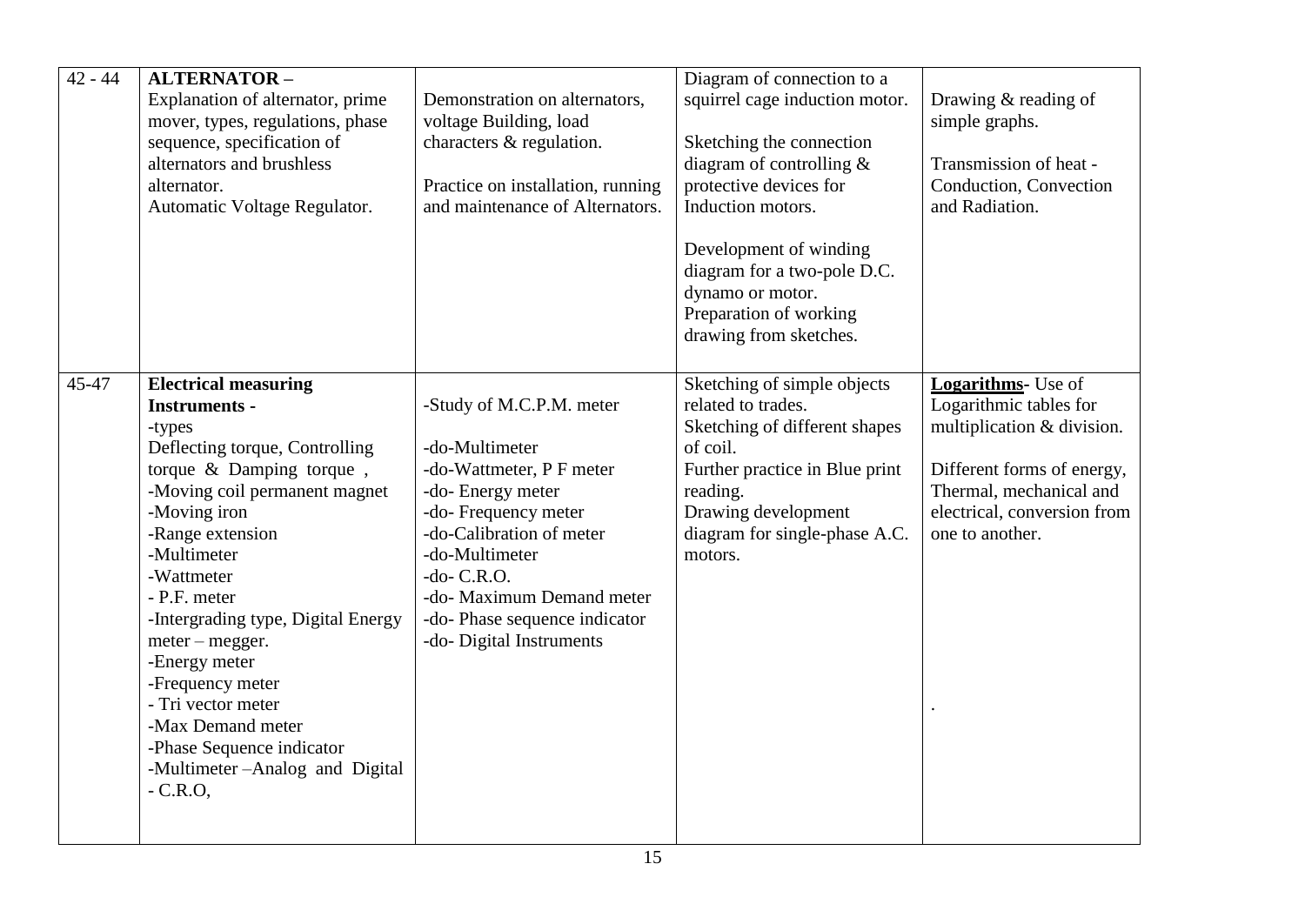| 48-49     | <b>Explanation of light</b>        | Installation of -                     | Drawing the development  |                            |
|-----------|------------------------------------|---------------------------------------|--------------------------|----------------------------|
|           | White light-illumination factors,  | -do- Neon Sign                        | diagram for D.C. Simplex | Applied workshop           |
|           | intensity of light -importance of  | -do-Mercury vapour                    | Lap & Wave winding       | problems involving, use of |
|           | light, human eye factor units.     | (H.P. & L.P.)                         |                          | Logarithmic tables.        |
|           | Types illumination & lamps         | -do-Sodium vapour                     |                          |                            |
|           | -Neon sign Halogen, Mercury        | -do-Halogen Lamps                     |                          |                            |
|           | vapour, sodium vapour,             | -do- single tube,                     |                          |                            |
|           | Fluorescent tube CFL, Solar lamp   | Double tube                           |                          |                            |
|           | applications, Concept of Energy    |                                       |                          |                            |
|           | -Characters watt ages, fixing      | Practice on decoration lighting       |                          |                            |
|           | places. Types of lighting.         | Principle of layout of lighting       |                          |                            |
|           | Decoration lighting Drum           | installation.                         |                          |                            |
|           | Switches, Direct & indirect        |                                       |                          |                            |
|           | lighting-efficiency in lumens per  |                                       |                          |                            |
|           | watt, colour available. Thumb rule |                                       |                          |                            |
|           | calculations of lumens.            |                                       |                          |                            |
|           | Estimating placement of lights     |                                       |                          |                            |
|           | and fans and ratings.              |                                       |                          |                            |
|           |                                    |                                       |                          |                            |
| 50        |                                    | <b>REVISION &amp; INDUSTRIAL TOUR</b> |                          |                            |
|           |                                    |                                       |                          |                            |
| $51 - 52$ |                                    | <b>TEST</b>                           |                          |                            |

#### **Achievements:**

- 1. The trainees should be able to install and connect Transformers, parallel connection, carry out necessary maintenance, able to connect and use CT & PT.
- 2. Able to carry out installation, Running and maintenance of Alternators.
- 3. Able to install different instruments for measurement of Voltage, Current, Power, Power factor and Energy ,etc.<br>4. Able to use Analog and Digital Multimeter, C.R.O.
- 4. Able to use Analog and Digital Multimeter, C.R.O.<br>5. Able to install Fluorescent lamp. Sodium Vapour La
- 5. Able to install Fluorescent lamp, Sodium Vapour Lamp, Neon Sign, Decorative Lights.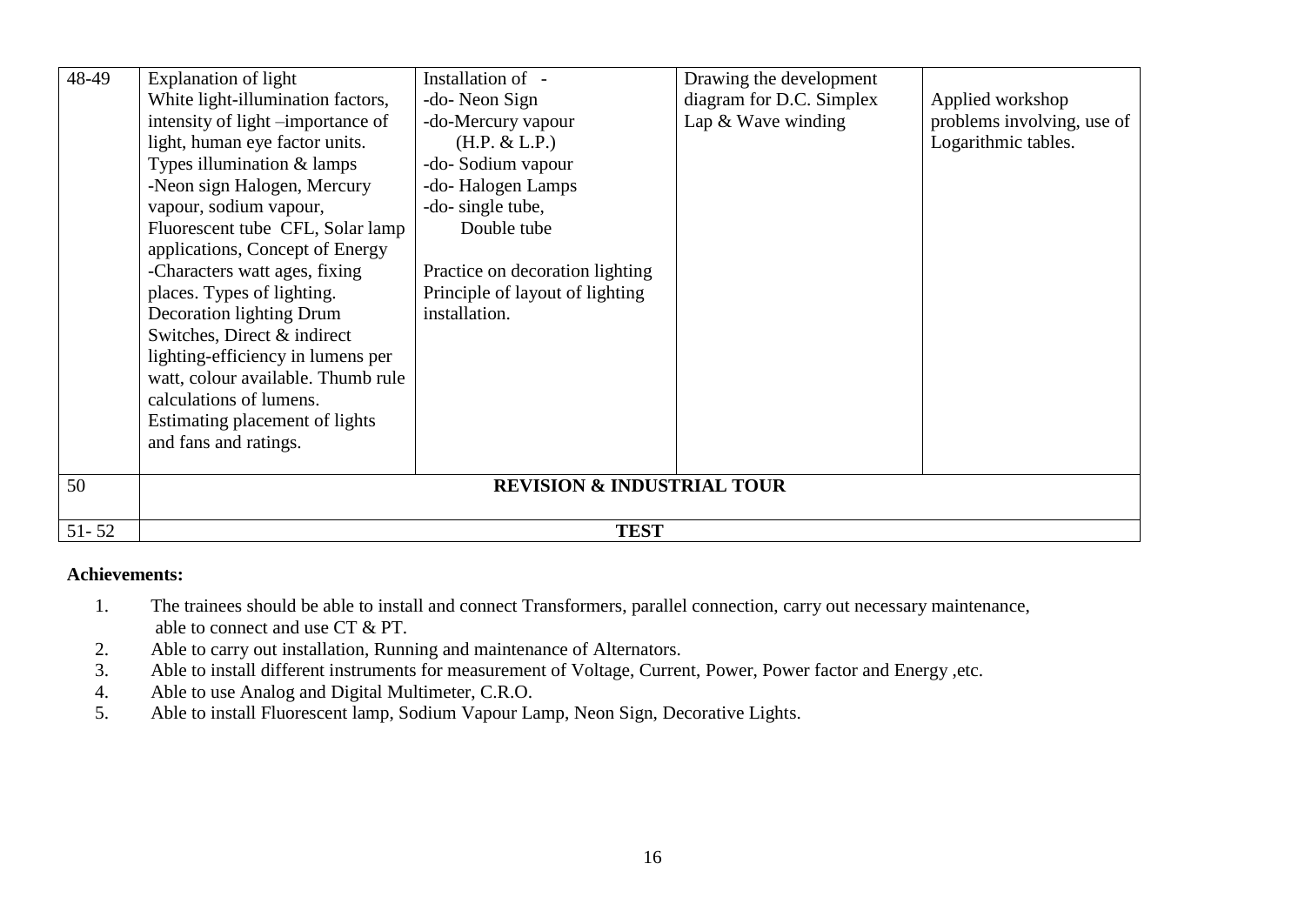#### **SECOND YEAR –**

| 53-54 | TRANSFORMER - winding,                                            | Practice<br>winding<br>of<br>on                                 | Practice in reading panel                  | Practice in the use of                     |
|-------|-------------------------------------------------------------------|-----------------------------------------------------------------|--------------------------------------------|--------------------------------------------|
|       | Principle of different winding                                    | Transformers<br>of<br>different                                 | diagram.                                   | Logarithmic tables for                     |
|       | techniques                                                        | types and ratings.                                              | Practice in reading ckts                   | multiplication, division                   |
|       |                                                                   |                                                                 | Containing<br>Resistance,                  | square root, cube root.                    |
|       |                                                                   |                                                                 | inductances                                |                                            |
|       |                                                                   |                                                                 | Practice in reading typical                | Insulating material including              |
|       |                                                                   |                                                                 | example of ckts containing                 | transformer oil.                           |
|       |                                                                   |                                                                 | $R$ , $X$ & C.                             |                                            |
| 55-56 | D.C. m/c Winding-- pole pitch,                                    | Practice on different types                                     | Further practice in Blue                   | Calculation<br>of<br>Volume.               |
|       | coil pitch, back pitch, front pitch,                              | of winding , Growler testing,                                   | Print reading, drawing the                 | weight of simple solid bodies              |
|       | Lap $\&$<br>Wave<br>winding,                                      | Baking, Impregnation and                                        | development<br>diagram for                 | by using Logarithm. Further                |
|       | Progressive<br>retrogressive<br>and                               | Varnishing .Testing for faults                                  | simple<br>lap<br>and<br>wave               | problems on mensuration.                   |
|       | winding.                                                          |                                                                 | winding.                                   |                                            |
|       |                                                                   |                                                                 |                                            | Insulating<br>materials                    |
|       |                                                                   |                                                                 |                                            | synthetic. Brief description               |
|       |                                                                   |                                                                 |                                            | and properties of electrical               |
|       |                                                                   |                                                                 |                                            | materials such as silicon,                 |
| 57-58 |                                                                   |                                                                 |                                            | Nichrome, silver etc.                      |
|       | <b>SYNCHRONOUS MOTOR -</b>                                        | Practice on starting , running,                                 | Tracing of wiring diagram of<br>alternator | Properties of triangles and                |
|       | Working principle,<br>effect of<br>change of excitation and load. | connection to bus bar,                                          | and<br>an                                  | circles, tangent, etc.                     |
|       | Application in industry in power                                  | - Study on effect of changing<br>the field excitation and Power | reproducing it.                            | materials                                  |
|       | factor improvement.                                               | factor correction of Industrial                                 |                                            | Insulating<br>synthetic. Brief description |
|       |                                                                   | load.                                                           |                                            | and properties of electrical               |
|       |                                                                   |                                                                 |                                            | materials such as silicon,                 |
|       |                                                                   |                                                                 |                                            | Nichrome, silver etc.                      |
|       |                                                                   |                                                                 |                                            |                                            |

#### **Achievements:**

1) Carryout simple winding, re-winding of detected faults in Transformers, D.C. M/c's.

2) Able to install starting and running D.C. motors, Synchronous motors, Power facto corrections.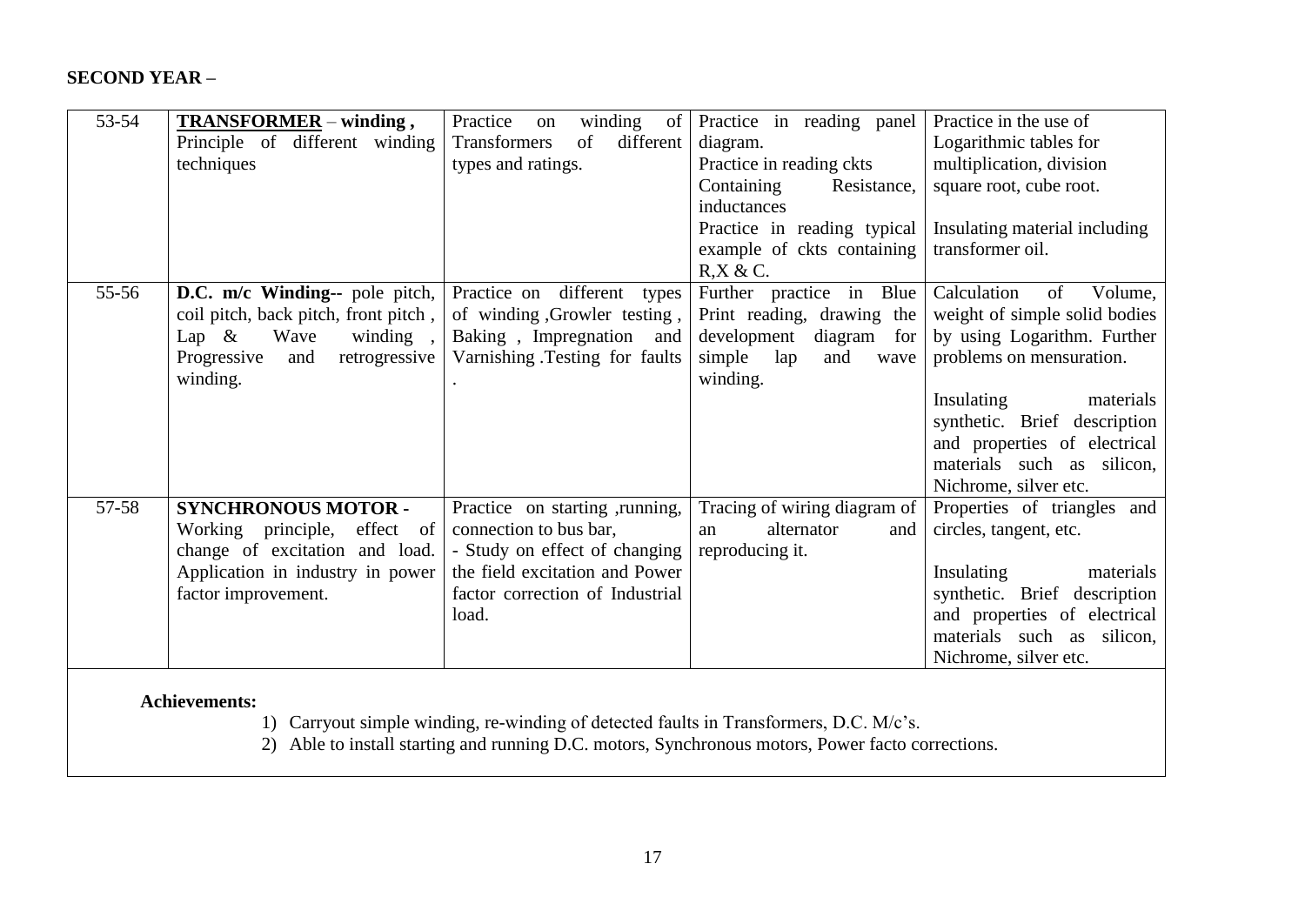| $59 - 61$ | <b>Induction motor - Working</b><br>principle, Squirrel Cage Induction<br>motor, Slip-ring induction motor-<br>Construction and characteristics,<br>starting and speed control.<br>D.O.L Starter, Star /Delta starter,<br>Autotransformer starter.<br>Single phase induction motor-<br>Working principle, different method<br>of starting and running (capacitor<br>start/capacitor run, shaded pole<br>technique). FHP motors. | <b>Induction Motors - Study of</b><br>Squirrel cage and Slip ring<br>Induction motor,<br>Measurement of slip, P.F. at<br>various loads.<br>Practice on connection of<br>D.O.L Starter, Star /Delta<br>Autotransformer<br>starter,<br>starter, And starting, running<br>& speed control.<br>Connection of single phase<br>motor, identification, testing,<br>running, and reversing. | Drawing<br>the schematic<br>diagram<br>of<br>automatic<br>voltage regulators of A.C.<br>generators. Drawing the<br>schematic diagram of A.C.<br>3-ph reversing magnetic<br>starter.<br>Sketching a breather.<br>Free hand sketching of<br>transformer and auxiliary<br>parts and sectional views. | Problems<br>on mensuration<br>related to solid bodies of<br>Prism, Pyramid, Sphere, etc.<br>Forms and properties of<br>matter. The molecule and<br>atoms.                                                                                        |
|-----------|---------------------------------------------------------------------------------------------------------------------------------------------------------------------------------------------------------------------------------------------------------------------------------------------------------------------------------------------------------------------------------------------------------------------------------|-------------------------------------------------------------------------------------------------------------------------------------------------------------------------------------------------------------------------------------------------------------------------------------------------------------------------------------------------------------------------------------|---------------------------------------------------------------------------------------------------------------------------------------------------------------------------------------------------------------------------------------------------------------------------------------------------|--------------------------------------------------------------------------------------------------------------------------------------------------------------------------------------------------------------------------------------------------|
| $62 - 63$ | A.C. m/c Winding-- Armature<br>winding terms, coil side, end coil<br>and grouping of coils. Connection to<br>adjacent poles, connected armature<br>winding, alternate pole connection,<br>armature winding.                                                                                                                                                                                                                     | Making forma, coil insulation,<br>Slot insulation, Insertion of<br>coils in slots, coil connection,<br>Practice<br>on<br>single layer<br>concentric<br>Winding,<br>Baking, impregnating<br>varnishing.                                                                                                                                                                              | Drawing the schematic<br>diagram of the starting and<br>controlling<br>gears<br>of<br>slipring and Sq. cage Ind.<br>Motor. IS. 3914 - 1967<br>and Drawing the schematic<br>diagram<br>of<br>Autotransformer starter,<br>Push button starter and<br>Star Delta Starter.                            | Trigonometric function Use<br>of<br>trigonometric<br>tables-<br>applied problems-Calculation<br>of areas of triangles and<br>Problems<br>polygons.<br>on<br>Mensuration.<br>Atmospheric<br>pressure,<br>pressure gauge and absolute<br>pressure. |
| 64        | <b>Universal</b><br>motor-advantages<br>Principle,<br>characteristics,<br>applications in domestic appliances<br>and industry, Fault Location and<br>Rectification.                                                                                                                                                                                                                                                             | Identification,<br>connection,<br>testing, running and reversing<br>of universal motor.<br>Practice<br><sub>of</sub><br>winding<br>rewinding.                                                                                                                                                                                                                                       | Drawing the schematic<br>diagram of plow and pipe<br>earthing I.S.3043.<br>Wiring diagram of the<br>connection of arrangement<br>and push button control of<br>two speed AC motor.<br>$IS: 3914 - 1967.$                                                                                          | Simple problems involving<br>Trigonometric function.                                                                                                                                                                                             |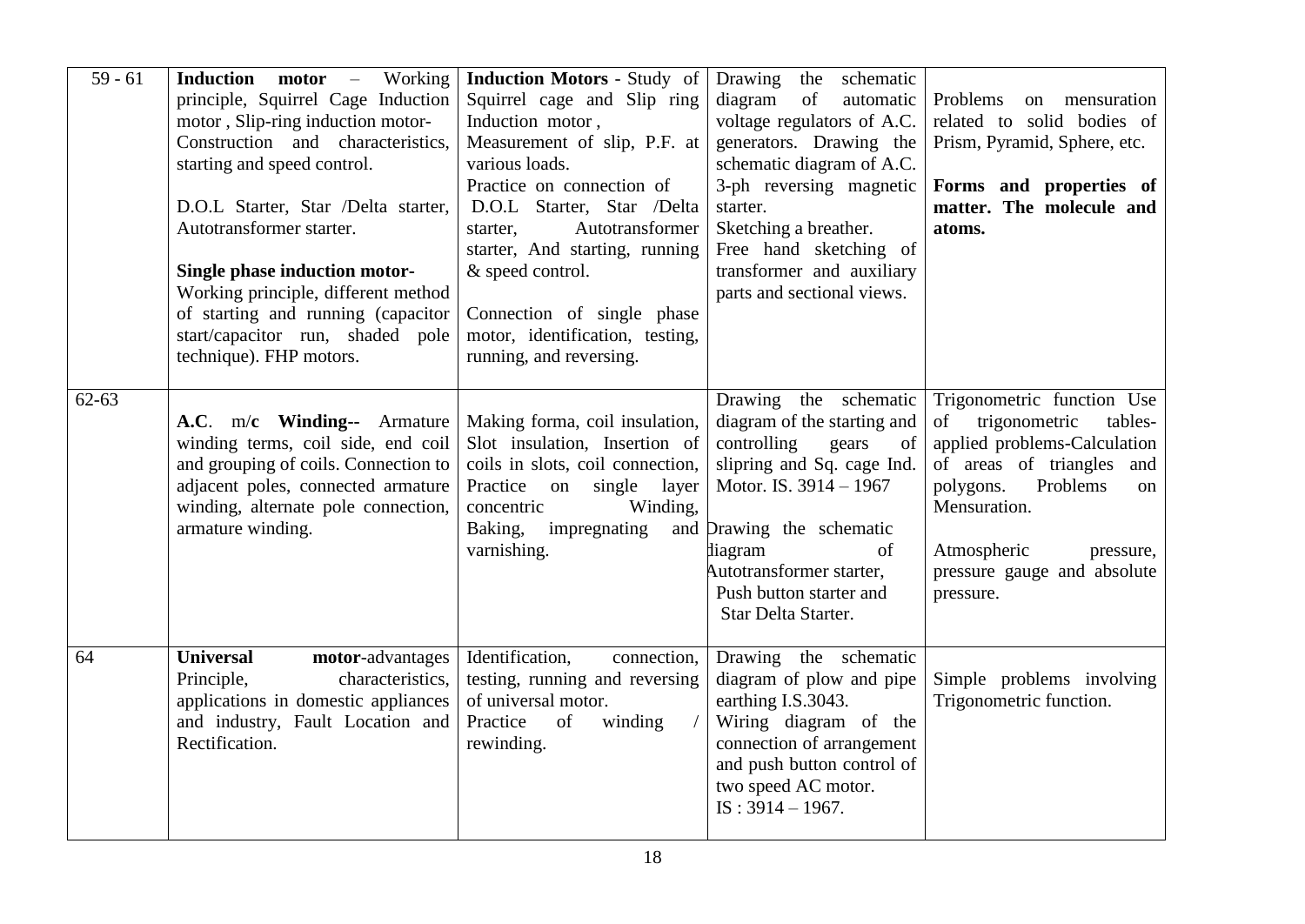| 65                 | M.G.Set-<br>Converter-inverter,<br>description-Characteristics,<br>specifications-running and<br>maintenance. | Starting, running and building<br>up voltage and loading of M-G<br>set. Maintenance of M-G Sets. | Drawing the schematic<br>diagram of 4 typical D.C.<br>speed regulators for shunt<br>and compound motors.<br>-do- Magnetic controller<br>with dynamic breaking. | Laws of Indices and related<br>problems<br>Inclined plane, Parallelogram<br>laws of Forces – their related<br>problems. |
|--------------------|---------------------------------------------------------------------------------------------------------------|--------------------------------------------------------------------------------------------------|----------------------------------------------------------------------------------------------------------------------------------------------------------------|-------------------------------------------------------------------------------------------------------------------------|
| Achievements:-     |                                                                                                               |                                                                                                  |                                                                                                                                                                |                                                                                                                         |
| 1.                 | Should be able to install different induction motors along with DOL / Star Delta starters.                    |                                                                                                  |                                                                                                                                                                |                                                                                                                         |
| 2.                 | Should be able to starting, running and Speed control of different types of induction motors.                 |                                                                                                  |                                                                                                                                                                |                                                                                                                         |
| 3.                 | Should be able to carry out wiring, rewinding of single phase and three phase induction motors.               |                                                                                                  |                                                                                                                                                                |                                                                                                                         |
| $\boldsymbol{4}$ . | Should be able to carry out wiring, rewinding of Universal motors.                                            |                                                                                                  |                                                                                                                                                                |                                                                                                                         |
| 5.                 | Should be able to installation, starting, running and maintenance of M.G.Set                                  |                                                                                                  |                                                                                                                                                                |                                                                                                                         |
| 66-67              |                                                                                                               | Practice<br>on Installation                                                                      | Schematic                                                                                                                                                      |                                                                                                                         |
|                    | Techniques, procedures of Layout<br>of conduit wiring as per I.S-732-                                         | of<br>conduit<br>wiring<br>pipe<br>for                                                           | diagram<br>of<br>magnetically rated. D.C.                                                                                                                      | Further<br>problems                                                                                                     |
|                    | 1963. Use of flame proof and                                                                                  | lighting and power circuits for                                                                  | motors with three-push                                                                                                                                         | on<br>mensuration.                                                                                                      |
|                    | explosion proof, Installation of                                                                              | both 230V & 400V.                                                                                | bottom control station.                                                                                                                                        | Heat treatment processes.                                                                                               |
|                    | P.V.C. conduct switches.                                                                                      |                                                                                                  | -do- Lumina sent Lamps.                                                                                                                                        |                                                                                                                         |
| 68-69              | <b>Fuse</b> / cut out / kit Kat – function,                                                                   | Study of fuses.                                                                                  | <b>Sketching</b><br>indicating                                                                                                                                 | Resolution and composition                                                                                              |
|                    | characteristics, and materials.                                                                               | Study of contactors, MCB.                                                                        | instruments. Drawing the                                                                                                                                       | of forces.                                                                                                              |
|                    | $H.R.C$ Fuses – application.                                                                                  | Study of relays of different                                                                     | diagram<br>of<br>typical                                                                                                                                       | Representation of force by                                                                                              |
|                    | Contactors – Miniature<br>circuit                                                                             | types.                                                                                           | marking<br>plate<br>of<br>$\mathbf{a}$                                                                                                                         | vectors, simple problems on                                                                                             |
|                    | breakers.                                                                                                     |                                                                                                  | distribution transformer.                                                                                                                                      | lifting tackles like jib wall,                                                                                          |
|                    | Relays - Thermal, Electromagnetic,                                                                            |                                                                                                  | Typical wiring diagram                                                                                                                                         | crane-Solution of problems                                                                                              |
|                    | solid state relays,                                                                                           |                                                                                                  | for drum and controller                                                                                                                                        | with the aid of vectors.                                                                                                |
|                    | Control Relays<br>and Protective                                                                              |                                                                                                  | operation of A.C. wound                                                                                                                                        |                                                                                                                         |
|                    | Relays.                                                                                                       |                                                                                                  | rotor motor.                                                                                                                                                   |                                                                                                                         |
| 70-75              | Industrial wiring. Code of practice                                                                           | <b>Practice</b> on wiring of electric                                                            | Layout diagram of a                                                                                                                                            | Examples<br>of<br>simply                                                                                                |
|                    | & relevant span. Wiring of electric                                                                           | motor, control panel, etc.                                                                       | substation.                                                                                                                                                    | supported Load.                                                                                                         |
|                    | motors, control panel, etc.                                                                                   | Study of different circuit                                                                       | Sketching different shapes                                                                                                                                     | General<br>condition<br>of                                                                                              |
|                    | Types, specifications, advantages of                                                                          | Breakers.                                                                                        | coils.<br><b>Sketches</b><br>of                                                                                                                                | equilibriums for series<br>of                                                                                           |
|                    | different types of circuit brackets                                                                           | Laying and installation of                                                                       | indicating possible faults                                                                                                                                     | forces on a body.                                                                                                       |
|                    | construction and maintenance.                                                                                 | overhead<br>and underground                                                                      | in stator winding.                                                                                                                                             |                                                                                                                         |
|                    | I.E.E. rules for overhead service                                                                             | cables.                                                                                          | Drawing the development                                                                                                                                        |                                                                                                                         |
|                    | lines, study of U.G.Cables and                                                                                | Protective and control relays,                                                                   | diagram for dupler lap and                                                                                                                                     |                                                                                                                         |
|                    | laying techniques.                                                                                            | contactors, circuit breaker, etc.                                                                | wave winding with brush                                                                                                                                        |                                                                                                                         |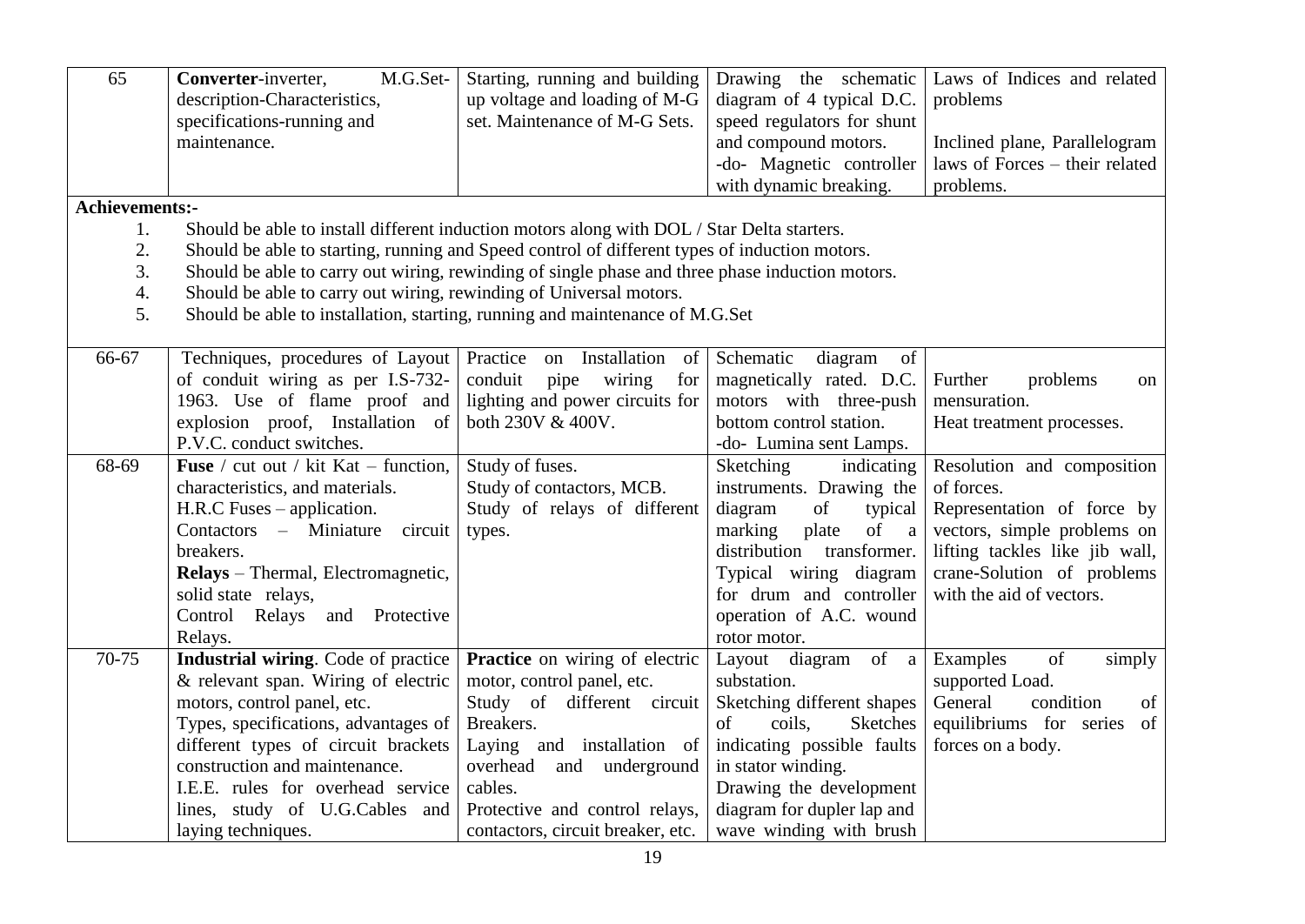|             | Working principle and construction<br>domestic<br>and<br>agricultural<br>of<br>appliances-their maintenance.                                                                                                                                                                                                                                                                                                                                                                   |                                                                                                                                                                                                                                                                                                                                                        | position.                                                                                                                                                                                                       |                                                                                                                                                                                                                                                                                                                                              |
|-------------|--------------------------------------------------------------------------------------------------------------------------------------------------------------------------------------------------------------------------------------------------------------------------------------------------------------------------------------------------------------------------------------------------------------------------------------------------------------------------------|--------------------------------------------------------------------------------------------------------------------------------------------------------------------------------------------------------------------------------------------------------------------------------------------------------------------------------------------------------|-----------------------------------------------------------------------------------------------------------------------------------------------------------------------------------------------------------------|----------------------------------------------------------------------------------------------------------------------------------------------------------------------------------------------------------------------------------------------------------------------------------------------------------------------------------------------|
| 76          | Corona, Lightning arrestor/lighting<br>conductor, Horn gap.                                                                                                                                                                                                                                                                                                                                                                                                                    | Practice of fixing lightening<br>and<br>lightening<br>arrestors<br>conductors, Horn gap.                                                                                                                                                                                                                                                               | Single line diagram of<br>substation<br>feeders.<br>Connection diagram of<br>typical overload current<br>relays.<br>Key diagram of a power<br>station.<br>Central controlling panel.                            | Centre of gravity simple<br>experiments, stable, unstable<br>and neutral equilibrium.                                                                                                                                                                                                                                                        |
|             | Achievement: 1. Should be able to carry out wiring of contactors, relays, circuit breakers, control panel, wiring of Industrial / Domestic                                                                                                                                                                                                                                                                                                                                     |                                                                                                                                                                                                                                                                                                                                                        |                                                                                                                                                                                                                 |                                                                                                                                                                                                                                                                                                                                              |
|             | equipments.                                                                                                                                                                                                                                                                                                                                                                                                                                                                    | 2. Should be able to carry out installation of lighting arrestor, Horn gap, etc.                                                                                                                                                                                                                                                                       |                                                                                                                                                                                                                 |                                                                                                                                                                                                                                                                                                                                              |
| 77<br>78-80 | Introduction to <b>Basic electronics</b> -<br>Semiconductor energy level atomic<br>structure. 'P' & 'N' type of materials –<br>P-N-junction. Diode-classification of<br>Diodes - Revered Bias and Forward<br>Bias, Heat sink.<br>Specification of Diode - PIV rating.<br>Explanation and importance of D.C.<br>Rectifier ckt. Half wave, Full wave and<br>Bridge ckt. L.E.D. and Solar cells.<br>Filter ckts-passive filter. Working<br>principle and uses of an oscilloscope. | Identification of semiconductors.<br>Diodes-symbol - Tests on Diodes.<br>Studying the Characteristics of<br>Diodes using multimeter.<br>I.S. 2032 of VIII 1965.<br>Study of Half wave rectifier ckt.<br>, ,<br>-do-Full<br>$, \,$<br>-do-Bridge<br>-do-Filter ckts<br>-do- Oscilloscope<br>-do- Different wave shapes and<br>their values using C.R.O. | D.I.S.<br>Drawing<br>symbols for electronic<br>components.<br>DIODE,<br>TRANSISTOR Zener<br>diode, S.C.R. I.C. etc.<br>Filling of m/cs history<br>card and maintenance<br>cards and inventory<br>control cards. | Mechanical<br>advantages<br>velocity<br>ratio,<br>ratio,<br>efficiency of simple pulley<br>wheel screw jack and winch.<br>Simple harmonic motion -<br>motion of a pendulum,<br>spring, vibrating body.<br>Simple estimation of the<br>requirement of materials etc.<br>as applicable to the trade.<br>Problems on estimation and<br>costing. |
| 81-82       | Explanation of principle of working of a<br><b>Types</b><br>of<br>transistor-<br>transistors<br>Characters of a transistors Biasing of<br>transistors. Mode of use of transistor.<br>Specification and rating of transistors                                                                                                                                                                                                                                                   | Study of a transistors<br>-Identification of construction and<br>terminals.<br>-Testing of Transistors<br>Study of<br>the characters<br>of  <br>transistors.                                                                                                                                                                                           | Drawing of B.I.S/I.S.I.<br>symbols for Electronic<br>devices<br>Drawing of half wave,<br>Full wave and Bridge<br>ckts.                                                                                          | $-do-$                                                                                                                                                                                                                                                                                                                                       |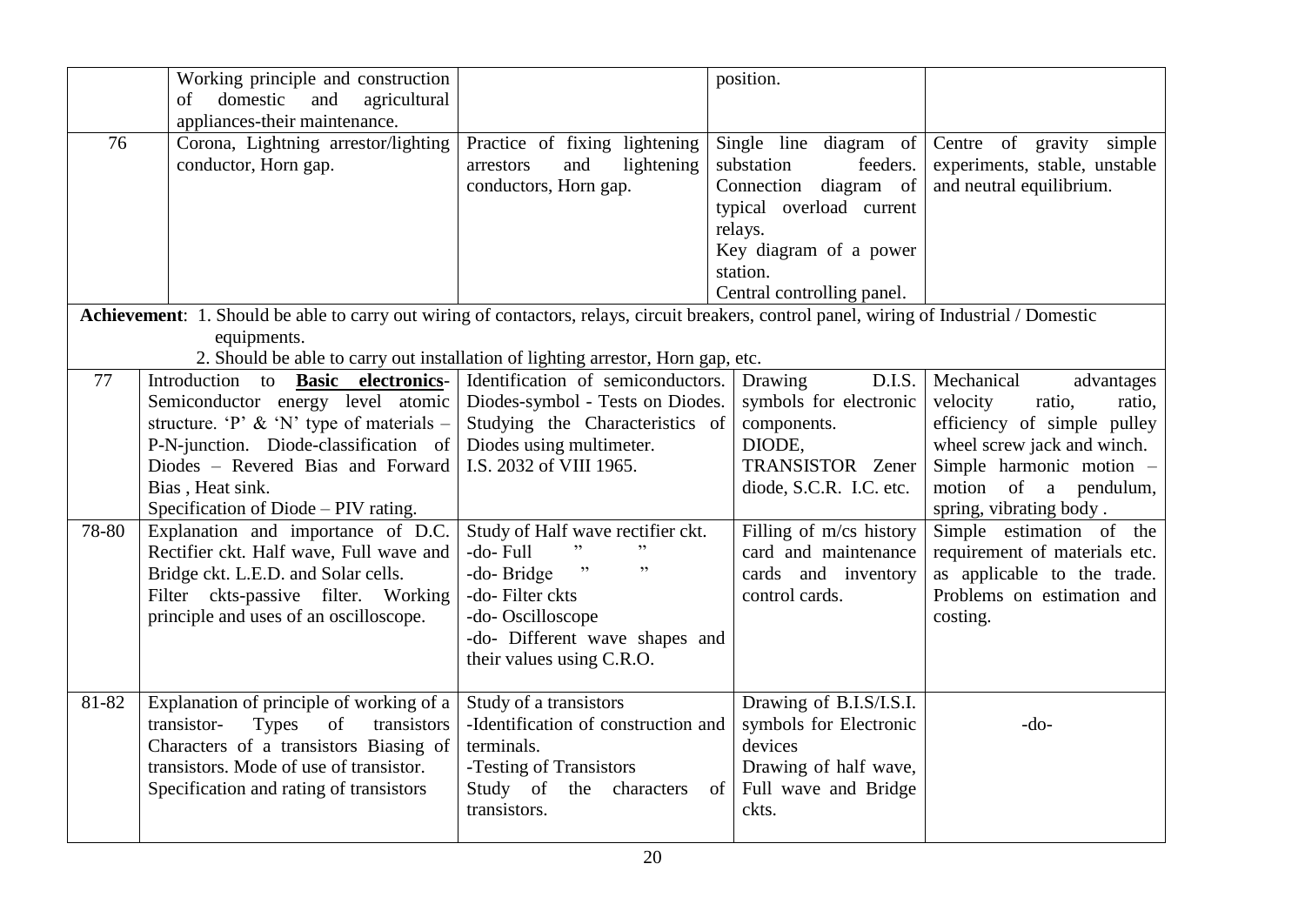| 83-84 | <b>Explanation of transistor Amplifiers,</b><br>Amplifiers. $-$ class A,B & C<br>Power amplifier.                                            | Assembly and testing of a single<br>stage Amplifier and checking in<br>an oscilloscope.<br>Study of types of wave shapes.<br>-do- Cascade Amplifier.<br>Study of power amplifier.<br>Uses of standard I.C Amplifier<br>810                                                                                        | Drawing ckts for a<br>single stage<br>Amplifiers and Multi<br>stage Amplifies and<br>types of signals. | Magnetism<br>Magnetic<br>$\ddot{\phantom{1}}$<br>material, magnetic field, flux<br>density, magnetic moment,<br>permeability, Susceptibility,<br>electro magnet (solenoid) $-$<br>practical applications. |
|-------|----------------------------------------------------------------------------------------------------------------------------------------------|-------------------------------------------------------------------------------------------------------------------------------------------------------------------------------------------------------------------------------------------------------------------------------------------------------------------|--------------------------------------------------------------------------------------------------------|-----------------------------------------------------------------------------------------------------------------------------------------------------------------------------------------------------------|
| 85    | Explanation<br>of<br>oscillator-working<br>principle<br>Explanation of stages and types.<br>Multivibrator – applications.                    | Study of oscillator circuit<br>Voltage measurement<br>current<br>And study wave shapes in scope.                                                                                                                                                                                                                  | $-do-$                                                                                                 | $-do-$                                                                                                                                                                                                    |
| 86    | OP-AMP – Working principles and<br>applications. Timer I.C.555                                                                               | Study of various Op. Amp.<br>Application and Timers.                                                                                                                                                                                                                                                              | $-do$ -                                                                                                | Electricity, Effects of electric<br>current.                                                                                                                                                              |
| 87-89 | Explanation. and working principle and<br>practical applications of U.J.T., F.E.T.,<br>S.C.R. Diac, Triac, power MOSFET,<br>G.T.O & I.G.B.T. | Studies of simple ckts containing<br>U.J.T. for triggering.<br>-do- FET as an amplifier.<br>-do- Power control ckts by S.C.R.<br>& Diac, triac, I.G.B.T.                                                                                                                                                          | Drawing<br>of<br>ckts<br>U.J.T.<br>containing<br>F.E.T.<br>$\&$<br>Simple<br>power control ckts.       | $-do-$                                                                                                                                                                                                    |
| 90    | D.C/A.C Power control using power<br>transistor, thyristor. Voltage stabilizer,<br>U.P.S. DC/AC motor drives using<br>transistor/thyristor.  | Demonstration on DC/AC power<br>control using transistor/thyristor.<br>Study of voltage stabilizer, UPS.<br>Study of DC/AC motor drives,<br>speed control etc. Uses of SCR<br>and other modern semiconductor<br>devices in controlling speed of<br>motors and in changing the<br>direction of rotation of motors. |                                                                                                        | Meaning of Horse Power $\&$<br>Brake horsepower. Simple<br>problems on work, power $\&$<br>energy.                                                                                                        |
| 91-92 | Power Supply Stabilizer, Ferro resistant<br>DC/AC motor drives using<br>circuit.<br>Thyristor/Transistor control.                            | Demonstration on power supply<br>stabilizer. Study Op DC. /AC.<br>Motor Drives.                                                                                                                                                                                                                                   | $-do-$                                                                                                 | Rectifier, Maximum, Average,<br>R.M.S. current in rectifiers,<br>from factor, ripple factor.                                                                                                              |
| 93-94 | <b>Digital Electronics</b> -Binary numbers,<br>logic gates and combinational ckts, Flip<br>Flops, Counter, Register & Timer.                 | Study of Logic gates and ckts.<br>Flip Flops, Counter, Register $\&$<br>Timer. Using digital I.C. chips                                                                                                                                                                                                           | Free hand drawing of<br>Logic<br>gates<br>and<br>circuits.                                             | Number system decimal and<br>binary, Hexa decimal. BCD<br>conversation<br>code,<br>from<br>decimal to binary and vice-<br>versa.                                                                          |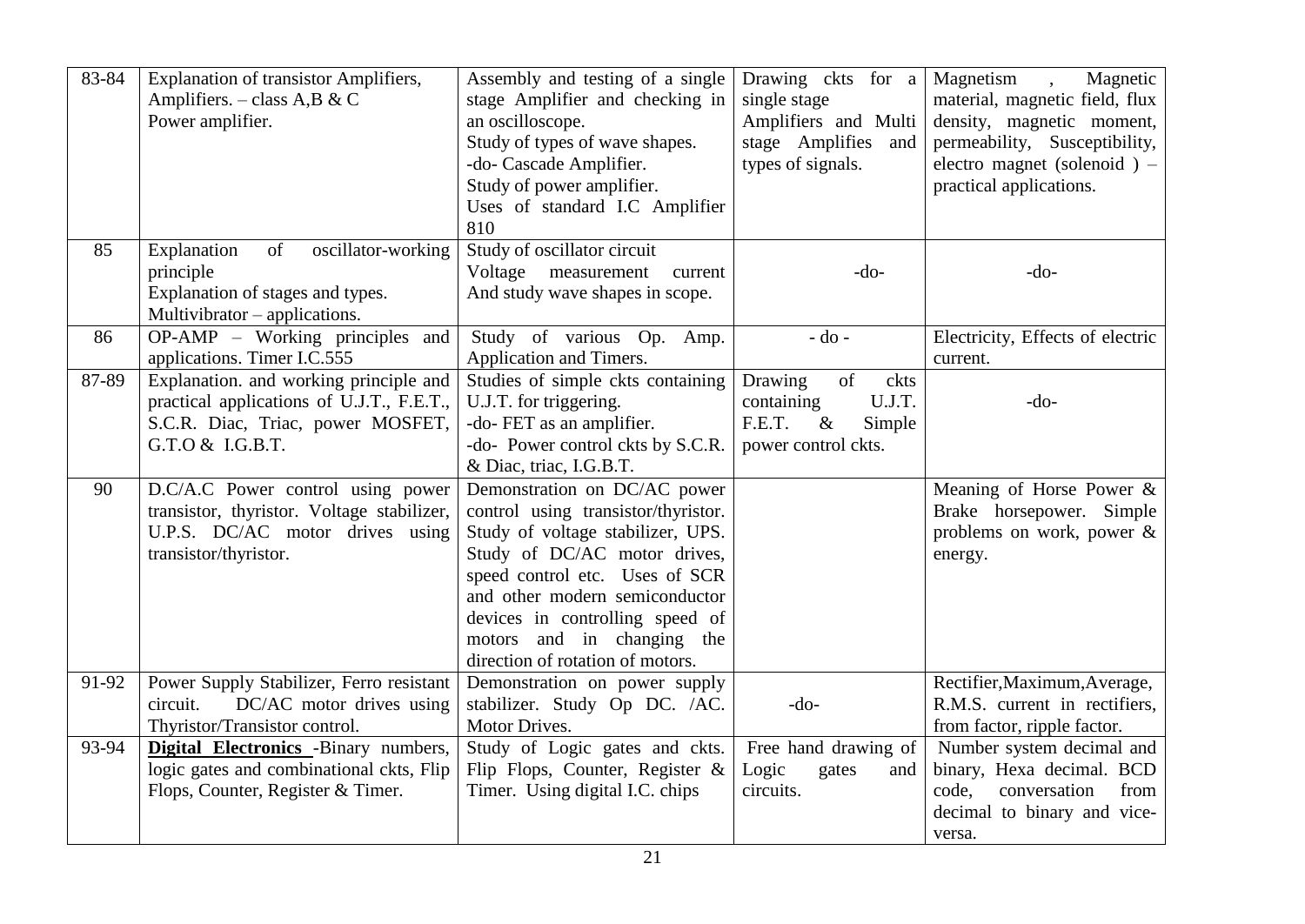|             | <b>Achievement:</b> Should be able to assemble, test and rectify the faults of simple Electronic Circuits - power supply ckts, amplifiers<br>and control ckts, Motor Drives.  |                                                                                                                                                                                                                                                  |                        |        |
|-------------|-------------------------------------------------------------------------------------------------------------------------------------------------------------------------------|--------------------------------------------------------------------------------------------------------------------------------------------------------------------------------------------------------------------------------------------------|------------------------|--------|
| 95-96       | Complete<br>House-wiring<br>Circuit splitting load wire.<br>I.E.E. Rules.<br>Multistoried system.<br>Fault finding and trouble shooting of<br>domestic electrical appliances. | layout. Practice in wiring and in Drawing of simple lap and<br>maintenance of institute and<br>hotel, residential<br>hostel,<br>building.<br>Layout and repairing<br>- of<br>workshop<br>electrical<br>installation.<br>Practice on Auto wiring. | wave winding.          | $-do-$ |
| 97          | Decorative lighting -<br>finding<br>techniques<br>Fault<br>Decoration lighting.                                                                                               | Installation<br>in   Fault finding practice                                                                                                                                                                                                      | $-do-$                 | $-do-$ |
| 98          | INDUSTRIAL                                                                                                                                                                    | V I S I T                                                                                                                                                                                                                                        | & S T U D Y<br>T O U R |        |
| 99-100      |                                                                                                                                                                               | Fault Finding in simple Electronic ckts. & Controls attached in the electrical controls.                                                                                                                                                         |                        |        |
| $101 - 103$ |                                                                                                                                                                               | $\mathbf R$<br>E<br>S<br>V<br>L                                                                                                                                                                                                                  | $\Omega$<br>N          |        |
| 104         |                                                                                                                                                                               | T<br>E                                                                                                                                                                                                                                           | S<br>T                 |        |
|             | Final achievement: 1) Carryout wiring for lighting and power as per I.E. rules and test in residential buildings, Workshops.                                                  |                                                                                                                                                                                                                                                  |                        |        |
|             | 2) Connect, run, test and rectify the faults of electrical appliances / Installations.                                                                                        |                                                                                                                                                                                                                                                  |                        |        |
|             | Traces the faults and rectify them of the Auto Wirings.<br>3)                                                                                                                 |                                                                                                                                                                                                                                                  |                        |        |
|             | 4)                                                                                                                                                                            | To identify and trace the simple electronic ckts, test them and replace the faulty components.                                                                                                                                                   |                        |        |
|             | 5) Carryout commercial lighting for decoration etc.                                                                                                                           |                                                                                                                                                                                                                                                  |                        |        |

**SOCIAL STUDIES** - The syllabus is already approved and common for all trades.

**-------------------------**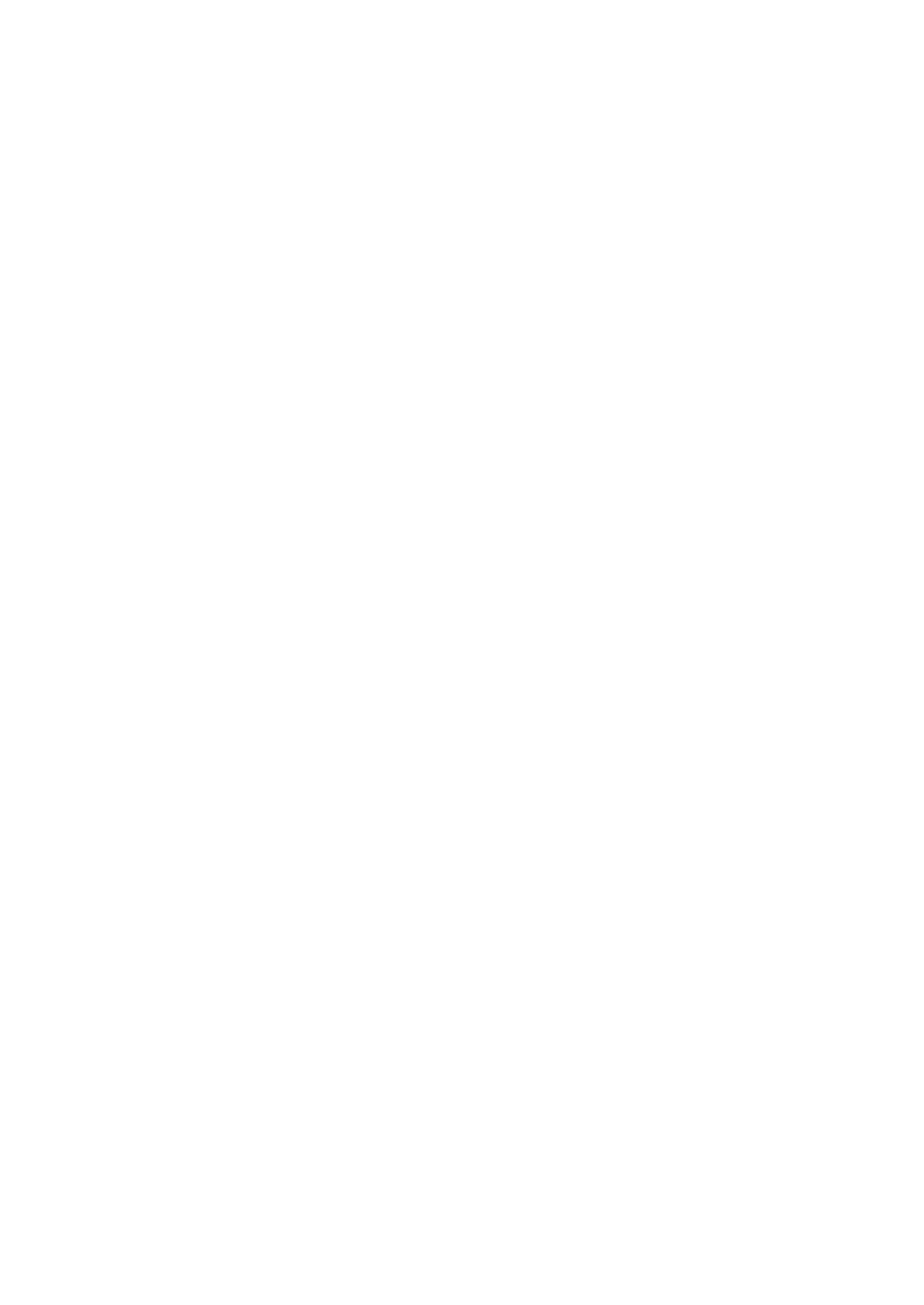#### **LIST OF TOOLS & EQUIPMENT FOR THE TRADE OF ELECTRICIAN**

|                 | (For the batch of 16 trainees)                                        |             |
|-----------------|-----------------------------------------------------------------------|-------------|
| Sl. No.         | Items                                                                 | Quantity    |
| <b>TOOL KIT</b> |                                                                       |             |
| 1.              | Rule wooden 4 fold 60 mm                                              | 16          |
| 2.              | Plier insulated 150 mm                                                | 16          |
| 3.              | Plier side cutting 150 mm                                             | 16          |
| 4.              | Screw driver 100 mm                                                   | 16          |
| 5.              | Screw driver 150 mm                                                   | 16          |
| 6.              | Electrician connector, screw driver 100 mm insulated handle thin stem | 16          |
| 7               | Heavy duty screw driver 200 mm                                        | 16          |
| 8.              | Electrician screw driver 250 mm thin stem insulated handle            | 16          |
| 9.              | Punch centre 150 mm X 9 mm                                            | 16          |
| 10.             | Knife double bladed Electrician                                       | 16          |
| 11.             | Neon Tester                                                           | 16          |
| 12.             | Rule steel 300 mm                                                     | 16          |
| 13.             | Saw tenon 250 mm                                                      | 16          |
| 14.             | Hammer, cross peen 115 grams with handle                              | 16          |
| 15.             | Hammer ball peen 0.75 kg. With handle                                 | 16          |
| 16.             | Firmer chisel wood 12 mm                                              | 16          |
| 17.             | Gimlet 6 mm.                                                          | 16          |
| 18.             | <b>Bradwal</b>                                                        | 16          |
| 19.             | Scriber 150 mm $X \varnothing$ 4 mm (Knurled centre position)         | 16          |
| 20.             | Pincer 150 mm                                                         | 16          |
|                 | <b>SHOP TOOLS, INSTRUMENTS &amp; MACHINERY</b>                        |             |
| 1.              | C. Clamp 200 mm, 150 mm and 100 mm.                                   | 2 nos. each |
| 2.              | Spanner 150 mm adjustable 15 degree                                   | $2$ nos.    |
| 3.              | Blow lamp 0.5 litre                                                   | $2$ nos.    |
| 4.              | Melting pot                                                           | 1 no        |
| 5.              | Ladle                                                                 | $2$ nos.    |
| 6.              | Chisel cold firmer 25 mm X 200 mm                                     | $2$ nos.    |
| 7.              | Chisel $25 \text{ mm} \& 6 \text{ mm}$                                | $4$ nos.    |
| 8.              | Drill Machine hand 0 to 6 mm capacity                                 | 1 no        |
| 9.              | Electric drill machine portable 6 mm capacity                         | $1$ no      |
| 10.             | Pillar electric drill machine 12 mm capacity                          | $1$ no      |
| 11.             | Allen key                                                             | 1 set       |
| 12.             | Oil can 0.12 litre                                                    | $2$ nos.    |
| 13.             | Grease gun                                                            | $1$ no      |
| 14.             | Out side micrometer 0 to 25 mm                                        | $1$ no      |
| 15.             | Bench grinder motorised                                               | 1 no        |
| 16.             | Rawl plug tool & bit                                                  | 2 set       |
| 17.             | Pulley puller                                                         | $1$ no      |
| 18.             | Bearing puller                                                        | $1$ no      |
| 19.             | Hygrometer                                                            | 2 set       |
| 20.             | Thermometer 0 to 100 deg. centigrade                                  | $1$ no      |
| 21.             | Scissors blade 150 mm                                                 | 4 nos.      |
| 22.             | Crimping tool                                                         | 1 set       |
| 23.             | Wire stripper 20 cm                                                   | $1$ no.     |
| 24.             | Chisel cold flat 12 mm                                                | $4$ nos.    |
| 25.             | Mallet hard wood 0.50 kg.                                             | $4$ nos.    |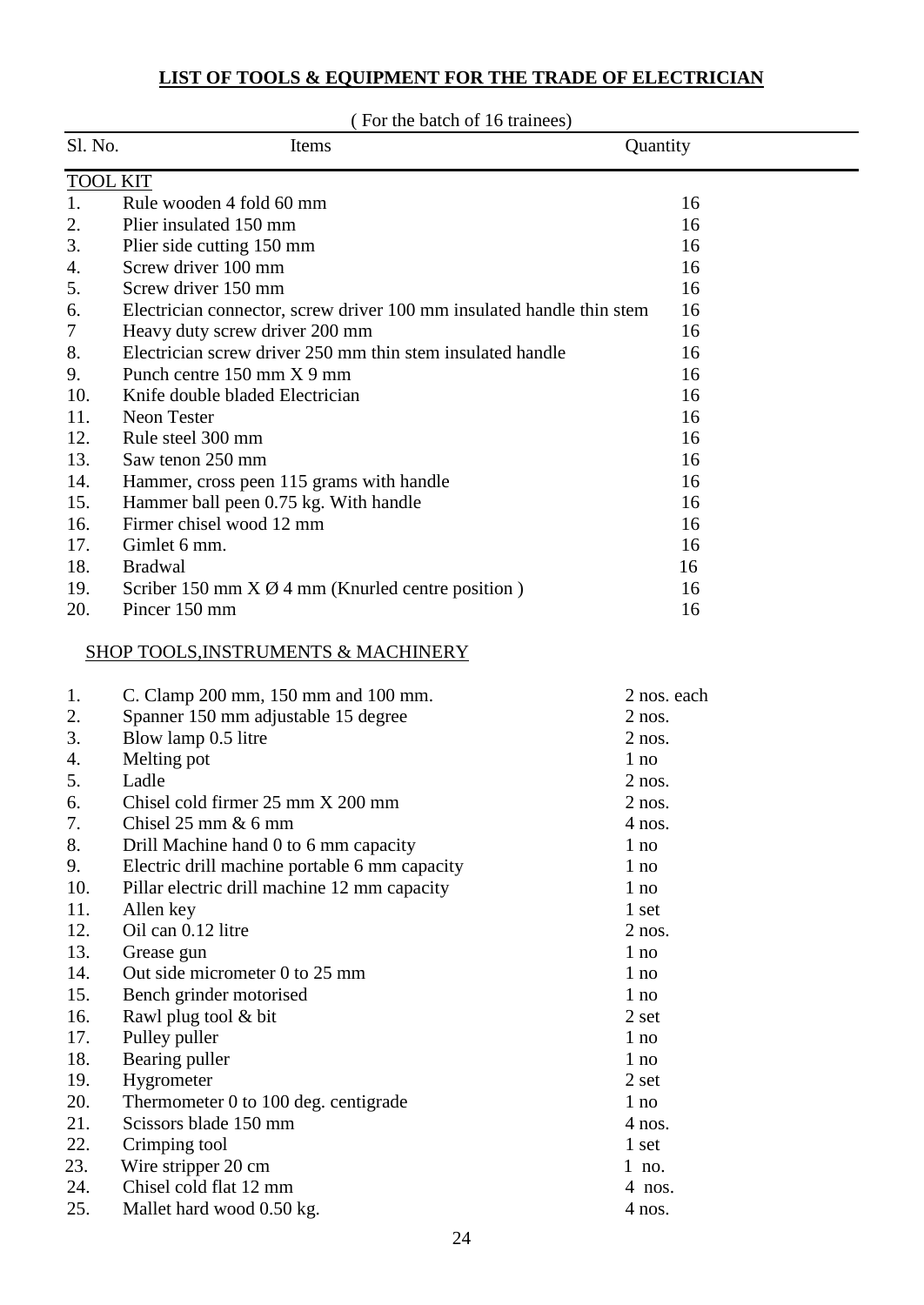| 26. | Hammer Exeter type 0. 40 kg.                                | 8 nos.            |
|-----|-------------------------------------------------------------|-------------------|
| 27. | Hacksaw frame 200 mm, 300 mm adjustable                     | 4 nos. $(2 each)$ |
| 28. | Square try 150 mm blade                                     | $4$ nos.          |
| 29. | Divider 150 mm, outside & inside calliper                   | 2 each            |
| 30. | Plier flat nose 100 mm                                      | $4$ nos.          |
| 31. | Plier gas round nose 100 mm                                 | $4$ nos.          |
| 32. | Plier Gas 150 mm                                            | $4$ nos.          |
| 33. | Tweezers 100 mm                                             | $4$ nos.          |
| 34. | Snip straight 150 mm                                        | $2$ nos.          |
| 35. | Snip bent 150 mm                                            | $2$ nos.          |
| 36. | Spanner D.E. metric standard set                            | $2$ nos.          |
| 37. | Drill hand brace 0 to 100 mm                                | 4 nos.            |
| 38. | Drill S.S. Twist block 2 mm, 5 mm 6 mm set of 3             | 4 sets.           |
| 39. | Plane, smoothing cutters, 50 mm                             | $4$ nos.          |
| 40. | Gauge, wire imperial                                        | $2$ nos.          |
| 41. | File flat $200 \text{ mm } 2^{\text{nd}}$ cut               | 8 nos.            |
| 42. | File half round 200 mm $2nd$ cut                            | 4 nos.            |
| 43. | File round 200 mm $2nd$ cut                                 | $4$ nos.          |
| 44. | File flat 150 rough                                         | $4$ nos.          |
| 45. | File flat 250 mm bastard                                    | 4 nos.            |
| 46. | File flat 250 mm smooth                                     | $4$ nos.          |
| 47. | Rasp, half round 200 bastard                                | $4$ nos.          |
| 48. | Iron, soldering 25 watt, 65 watt, 125 watt                  | 4 each            |
| 49. | Copper bit soldering iron 0.25 kg.                          | $4$ nos.          |
| 50. | Desoldering gun                                             | $4$ nos.          |
| 51. | Vice hand 50mm jaw                                          | $4$ nos.          |
| 52. | Vice Table jaw 100 mm                                       | 8 nos.            |
| 53. | Vice Hand 50 mm jaw                                         | $4$ nos.          |
| 54  | Pipe cutter to cut pipes upto 5 cm. dia                     | $4$ nos.          |
| 55  | Pipe cutter to cut pipes above 5 cm dia                     | $1$ no.           |
| 56  | Stock and die set for 20 mm to 50 mm G.I. pipe              | 1 set             |
| 57  | Stock and dies conduit                                      | $1$ no.           |
| 58  | Multi meter 0 to 1000 M Ohms, 2.5 to 500 volt               | 6 nos             |
| 59  | Digital Multi meter $(3 \frac{1}{2}$ digits)                | $2$ nos.          |
| 60  | A.C.Voltmeter M.I. 0-500V A.C.                              | $1$ no.           |
| 61  | Mill Voltmeter centre zero $100 - 0 - 100$ m volt           | $1$ no.           |
| 62  | D.C.Milliammeter 0 -500ma                                   | $1$ no.           |
| 63  | D.C.Ammeter MC 0-1 A                                        | $1$ no.           |
| 64  | Ammeter MC 0-5 A                                            | $1$ no.           |
| 65  | Ammeter MC 0-15-25 A                                        | $1$ no.           |
| 66  | A.C. Ammeter M.I., 0-5A                                     | $1$ no.           |
| 67  | A.C. Ammeter M.I., 0-15-25A                                 | $1$ no.           |
| 68  | K.W. Meter 0-1-3Kw                                          | $2$ nos.          |
| 69  | A.C. Energy meter (single phase 5 amp. 230 V)               | $1$ no.           |
| 70  | Single phase power factor meter                             | $1$ no.           |
| 71  | Frequency meter                                             | $1$ no.           |
| 72  | Tacho meter with stop watch                                 | 2 no.             |
| 73  | <b>Current transformer</b>                                  | 2 no.             |
| 74  | Potential transformer                                       | $2$ no.           |
| 75  | Growler                                                     | $1$ no.           |
| 76  | Tong tester / Clamp meter $0 - 100$ Amp. AC                 | $1$ no.           |
| 77  | Megger 500 volts                                            | $1$ no.           |
| 78  | Wheat stone bridge complete with galvanometer and battery   | $1$ no.           |
| 79  | Relays - Over current, under voltage, etc. 3 volt, 100 amp. | 2 each            |
|     |                                                             |                   |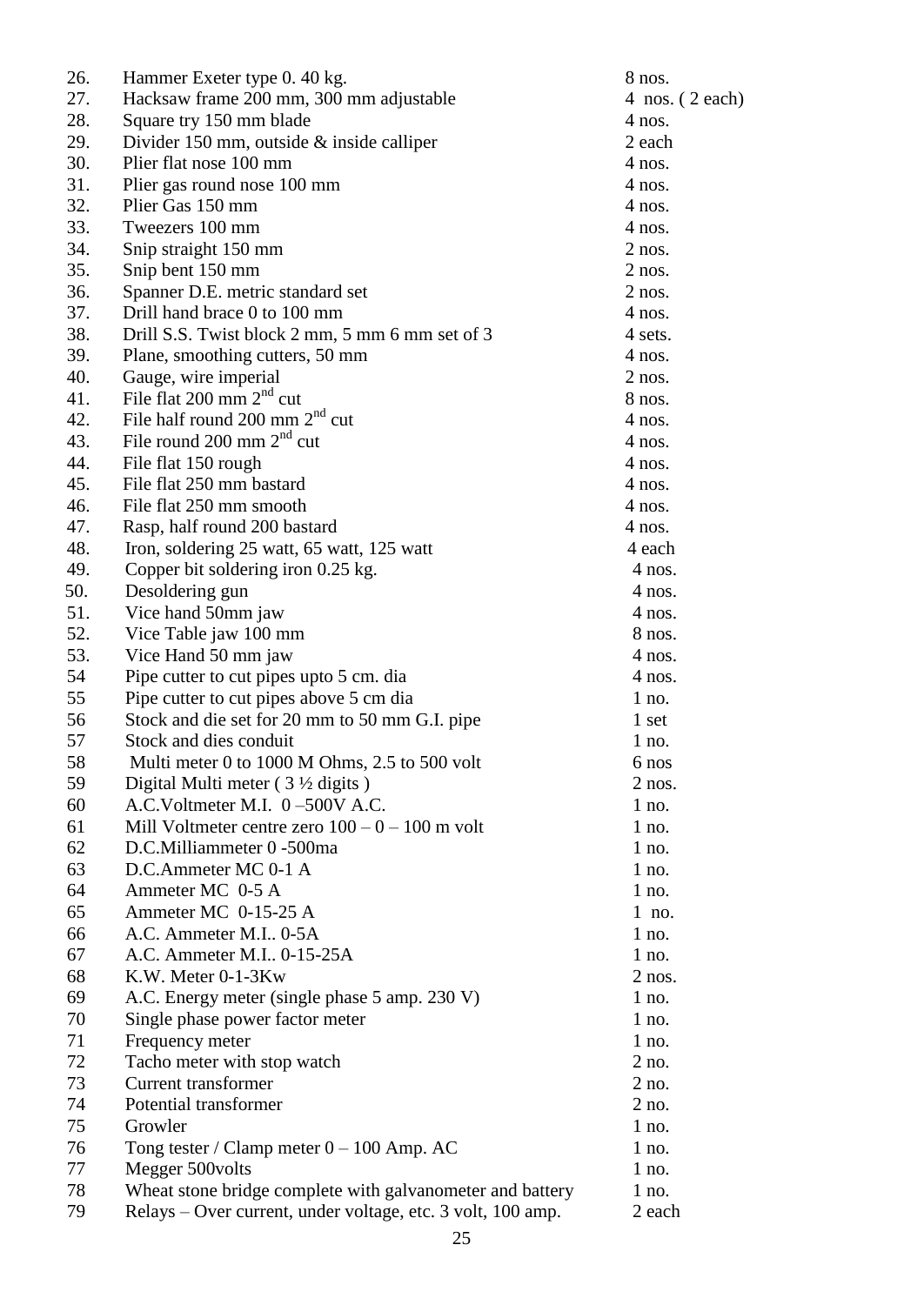| 80<br>81<br>82<br>83 | Contactor 3phase, 440volt, 16amp. 2 NO & 2 NC auxiliary contacts<br>Contactor3 phase, 440 volt, 32 amp.2NO&2NCauxiliary contacts<br>Limit Switch<br>Rotary Switch 16A                                                                                                                                                                                                                                                                               | $2$ nos.<br>$2$ nos.<br>$2$ nos.<br>$2$ nos. |         |
|----------------------|-----------------------------------------------------------------------------------------------------------------------------------------------------------------------------------------------------------------------------------------------------------------------------------------------------------------------------------------------------------------------------------------------------------------------------------------------------|----------------------------------------------|---------|
| 84                   | Load bank- 5 KW(Lamp/heater Type)                                                                                                                                                                                                                                                                                                                                                                                                                   | $2$ nos.                                     |         |
| 85                   | Brake test arrangement with two spring balance of 0 to 25 kg rating                                                                                                                                                                                                                                                                                                                                                                                 | 2 sets.                                      |         |
|                      |                                                                                                                                                                                                                                                                                                                                                                                                                                                     |                                              |         |
| 86                   | Knife switch DPDT fitted with fuse terminals<br>16 amp                                                                                                                                                                                                                                                                                                                                                                                              | $12$ nos.                                    |         |
| 87                   | Knife switch TPDT fitted with fuse terminals<br>16 amp                                                                                                                                                                                                                                                                                                                                                                                              | $12$ nos.                                    |         |
| 88                   | DC power supply $0 - 100$ volt, 5 amp                                                                                                                                                                                                                                                                                                                                                                                                               | $2$ nos.                                     |         |
| 89                   | Inverter 1 KVA Input 12 volt DC, Output 220 volt AC with 12 battery                                                                                                                                                                                                                                                                                                                                                                                 | $1$ no.                                      |         |
| 90                   | Voltage stabiliser- Input 150 - 230 volt AC, Output 220 volt AC                                                                                                                                                                                                                                                                                                                                                                                     | $1$ no.                                      |         |
| 91                   | Rheostat $0 - 1$ Ohm, 5 Amp.; $0 - 10$ Ohm., 5 Amp.; $0 - 25$ Ohm,<br>$1$ Amp.; $0 - 300$ Ohm., $1$ Amp.                                                                                                                                                                                                                                                                                                                                            | 2 no. each                                   |         |
| 92                   | Domestic appliances –<br>a) Electric hot plate 1500 watt. 220 V with temperature control                                                                                                                                                                                                                                                                                                                                                            | $2$ nos.                                     |         |
|                      | b) Electric kettle, 1000 watts, 230 V                                                                                                                                                                                                                                                                                                                                                                                                               | $2$ nos.                                     |         |
|                      | c) Electric iron, 1200 watts, 230V with temperature control                                                                                                                                                                                                                                                                                                                                                                                         | $2$ nos.                                     |         |
|                      | d) Immersion beater 750/1000/1500W-230 V                                                                                                                                                                                                                                                                                                                                                                                                            | $2$ nos.                                     |         |
|                      | e) Geyser 25 litre 240 V (Storage type).                                                                                                                                                                                                                                                                                                                                                                                                            | $1$ no.                                      |         |
|                      |                                                                                                                                                                                                                                                                                                                                                                                                                                                     |                                              |         |
| 93                   | Flux meter                                                                                                                                                                                                                                                                                                                                                                                                                                          | $2$ nos.                                     |         |
| 94                   | Laboratory type induction coil 6 volt to 800-10,000 volt                                                                                                                                                                                                                                                                                                                                                                                            | $1$ no.                                      |         |
| 95                   | 3-point D.C. starters                                                                                                                                                                                                                                                                                                                                                                                                                               | $1$ no.                                      |         |
| 96                   | 4-point D.C. starters                                                                                                                                                                                                                                                                                                                                                                                                                               | $1$ no.                                      |         |
| 97                   | Cut out, reverse current, over load, under voltage relays.                                                                                                                                                                                                                                                                                                                                                                                          | 1 each                                       |         |
| 98                   | Starters for 3-phase, 400 V, 50 cycles, 2 to 5 H.P. A.C. motors                                                                                                                                                                                                                                                                                                                                                                                     |                                              |         |
|                      | a) Direct on line starter                                                                                                                                                                                                                                                                                                                                                                                                                           | $1$ no.                                      |         |
|                      | b) Star delta starter with manual, semi-auto and automatic                                                                                                                                                                                                                                                                                                                                                                                          | $1$ no.                                      |         |
|                      | c) Auto transformer type starter                                                                                                                                                                                                                                                                                                                                                                                                                    | $1$ no.                                      |         |
| 99.                  | Electrical machine trainer: -Suitable for demonstrating the construction<br>and functioning of different types of DC machines and AC machines<br>(single phase and three phase). Should be completed with friction brake<br>dynamo meter, instrument panel and power supply units                                                                                                                                                                   | 1 per<br>Institute                           |         |
| 100                  | Motor generator (AC to DC) consisting of :<br>Motor induction squirrel cage, 7 HP 400 Volts, 50-cycles, 3-phase with<br>star delta starter and switch directly coupled to DC shunt generator 5 KW<br>440 volts, and switch board mounted with regulator, air circuit breaker,<br>ammeter, voltmeter knife blade switches and fuses, set complete with case<br>iron and plate, fixing bolts, foundation bolts and flexible coupling.                 | $1$ no.                                      |         |
| 101                  | Motor generator(DC to AC) set consisting of -<br>Motor shunt 5 HP, 440 Volts with starting compensator and switch directly<br>coupled to generator AC. 3.5 KVA, 400/230 Volts, 3-Phase, 4 wire, 0.8 PF<br>50 cyccles with exciter and 1 switch board mounted with regulator, circuit<br>breaker, ammeter, voltmeter frequency meter, knife blade switch and fuses etc.<br>Set complete with cast iron bed plate, fixing bolts, foundation bolts and |                                              | $1$ no. |
|                      | flexible coupling.                                                                                                                                                                                                                                                                                                                                                                                                                                  |                                              |         |
| 102                  | Used DC generators-series, shunt and compound type for overhauling practice                                                                                                                                                                                                                                                                                                                                                                         |                                              | 1 each  |
| 103                  | D.C. shunt generator, 2.5 KW, 220 V with control panel                                                                                                                                                                                                                                                                                                                                                                                              |                                              | $1$ no. |
| 104                  | D.C. compound generator, 2.5 K.W. 250 V, with control panel including filed<br>rheostat, voltmeter, ammeter and circuit breaker                                                                                                                                                                                                                                                                                                                     |                                              | $1$ no. |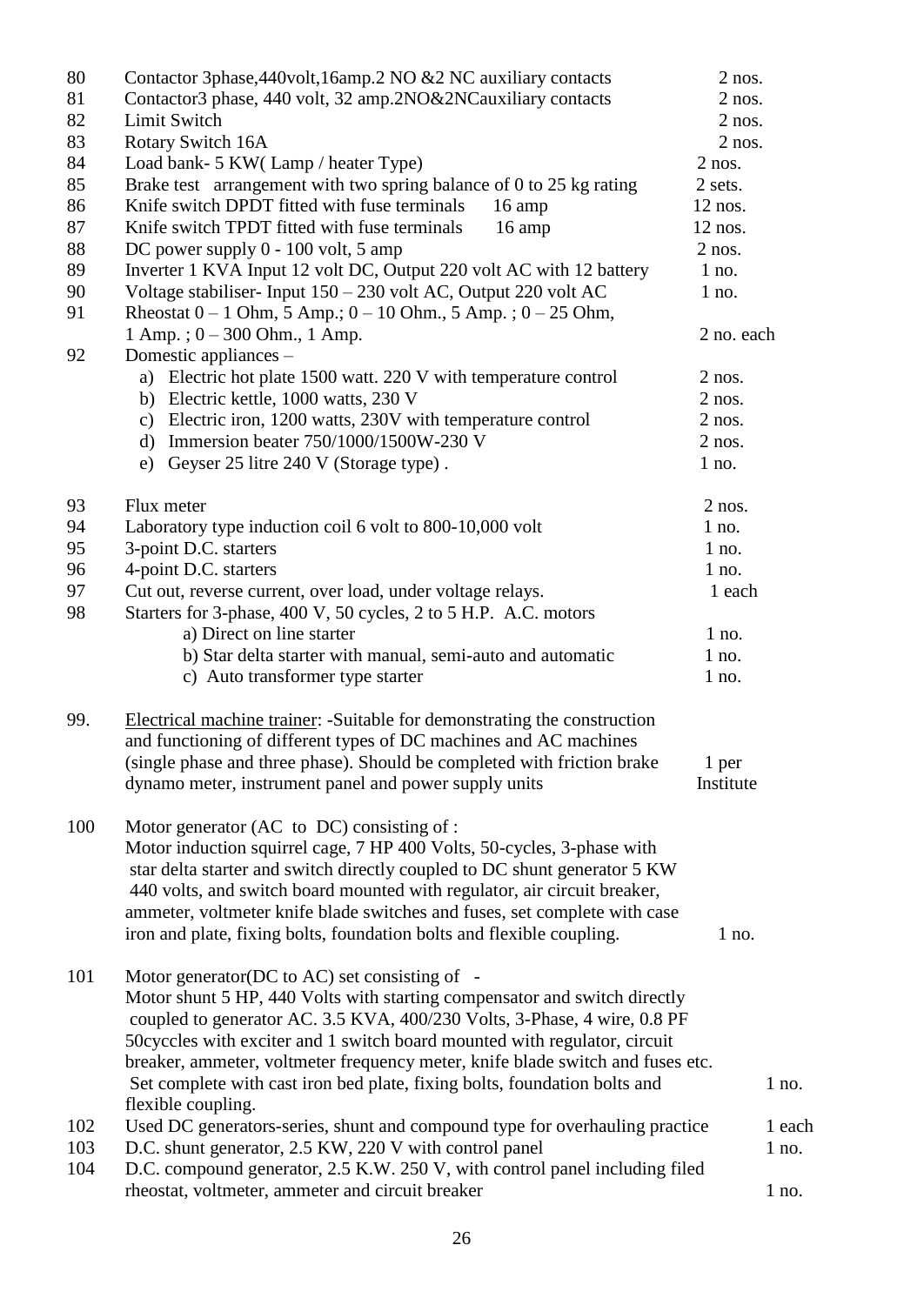| 105 | Diesel generator set, 5 KVA, 44 volt, AC 3 phase with change over switch, over<br>current circuit breaker and water-cooled with armature, star-delta connections. | $1$ no.  |
|-----|-------------------------------------------------------------------------------------------------------------------------------------------------------------------|----------|
| 106 | Motor series DC, 220 Volt, 0.5 to 2 HP, coupled with mechanical load                                                                                              | $1$ no.  |
| 107 | Motor shunt DC 220 volt, 2 to 3 HP                                                                                                                                | $2$ nos. |
| 108 | Motor DC compound wound 220 volt 2 to 3 :HP with starter and switch                                                                                               | $2$ nos. |
| 109 | Motor AC squirrel cage, 3-phase 400 volt, 50 cycles, 2 to 3 HP with star delta<br>starter and triple pole iron clad switch fuse.                                  | $1$ no.  |
| 110 | Motor AC phase-wound slip ring type 5 HP 400 volts, 3-phase, 50 cycles with<br>starter and switch.                                                                | $1$ no.  |
| 111 | Motor A.C. series type 230V, 50 cycles, 1/4 HP with mechanical load                                                                                               | $1$ no.  |
| 112 | Motor AC single phase 230 volt 50 cycles 1 HP capacitor type with starter switch<br>$1$ HP                                                                        | $1$ no.  |
| 113 | Motor universal 230 volt, 50 cycles 1/4 HP with starter/switch                                                                                                    | $1$ no   |
| 114 | Stepper motor with digital controller                                                                                                                             | $1$ no.  |
| 115 | Fan AC. 230 volt 1200 mm                                                                                                                                          | $2$ nos. |
| 116 | Transformer single phase, 1 K.V.A., 230 / 115-50-24-12 volts, 50 cycles core<br>type, air cooled.                                                                 | $3$ nos. |
| 117 | Transformer three phase, 5 KVA., 440/230 volts, 50 cycles, delta / star, shell<br>type oil cooled.                                                                | $2$ nos. |
| 118 | Variable auto transformer 0-250 V, 8 amps.                                                                                                                        | $2$ nos. |
| 119 | Oscilloscope - Dual Trace, 30 MHZ                                                                                                                                 | $1$ no.  |
| 120 | <b>Function Generator</b>                                                                                                                                         | $1$ no.  |
| 121 | Discrete component trainer                                                                                                                                        | $1$ no.  |
| 122 | Linear I.C.Trainer                                                                                                                                                | $1$ no.  |
| 123 | Digital I.C.Trainer                                                                                                                                               | $1$ no.  |
| 124 | Bath impregnating                                                                                                                                                 | $1$ no.  |
| 125 | Oven stoving                                                                                                                                                      | $2$ nos. |
| 126 | Oil testing Kit                                                                                                                                                   | $1$ no.  |
| 127 | Battery charger with variable output 1 KW                                                                                                                         | $1$ no.  |
| 128 | Hydrometer                                                                                                                                                        | $1$ no.  |
| 129 | A.C.B. 5 KVA                                                                                                                                                      | $1$ no.  |
| 130 | M.C.B. 16 amp.                                                                                                                                                    | $1$ no.  |
| 131 | Thyristor/IGBT controlled D.C. motor drive 1 HP with tacho-generator feedback<br>arrangement.                                                                     | $1$ no.  |
| 132 | Thyristor/IGBT controlled A.C. motor drive with VVVF control ,3 Phase 2 HP                                                                                        | $1$ no.  |
| 133 | Lockers with 2 drawers (standard size)                                                                                                                            | $2$ nos. |
| 134 | Bench working $2.5 \times 1.20 \times 0.75$ meters                                                                                                                | $4$ nos. |
| 135 | Almirah $2.5 \times 1.20 \times 0.5$ meter                                                                                                                        | $1$ no   |
| 136 | Instructor's table                                                                                                                                                | $1$ no.  |
| 137 | Instructor's chair                                                                                                                                                | $2$ nos. |
| 138 | Fire extinguisher                                                                                                                                                 | $2$ nos. |
| 139 | Fire buckets                                                                                                                                                      | $4$ nos. |
| 140 | Metal rack $100 \times 150 \times 45$ cm                                                                                                                          | $4$ nos. |

#### **NOTE**

No additional items except those under Trainees Kit are required to be provided for a second batch.

For the batch working in the second shift, only the items under Tool-Kit and lockers are required to be provided.

For the second batch the items under trainees tool kit are required to be provided.

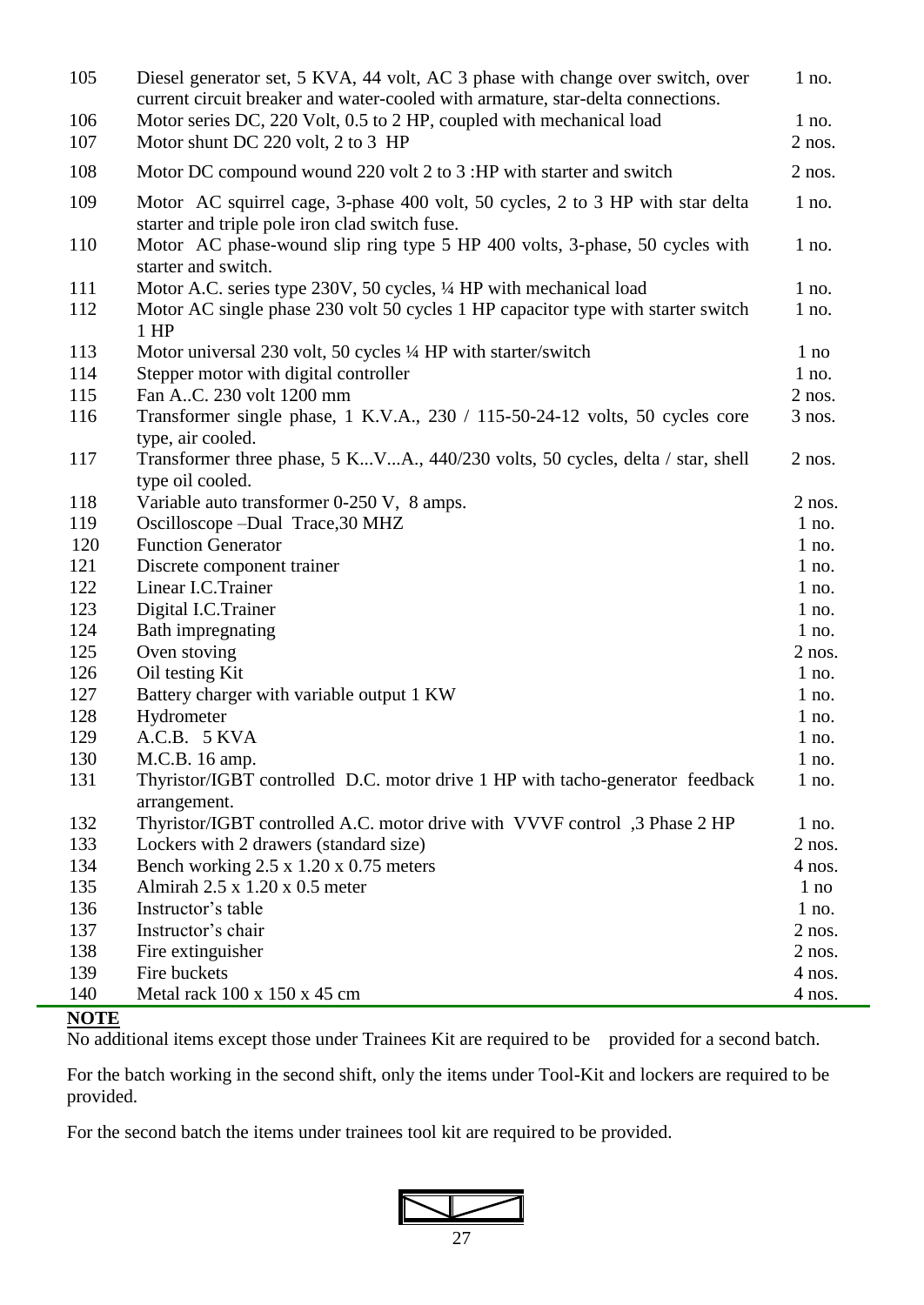#### **SYLLABUS FOR THE TRADE OF ELECTRICIAN UNDER APPRENTICESHIP TRAINING**

#### **First 2 years – Basic training is same as the syllabus of Electrician under CTS**

#### **SYLLABUS FOR SHOP FLOOR TRAINING - DURATION – 1 YEAR**

Note:- The Syllabus for this trade should be considered as a guide for imparting apprenticeship Training according to the facilities available in Industries / Establishment

#### **NOTE FOR APPRENTICESHIP TRAINING**

- 1. **The practical training programme of the apprentices under ATS should be as per the facilities available in the industry / Establishment.**
- 2. **At the end of the Shop floor Training , an Apprentice shall appear for a final Examination to be conducted at Establishment level based on the actual shop floor training received by the apprentices .The examination shall be comprised of assessment of work diaries maintained by the apprentices and viva-voce to be conducted by the external examiners (other than the officials directly responsible for shop floor Training ) .**

#### *PRACTICAL*

#### **Power Plant -**

Installation, Running, Care and Maintenance of Plant equipment and machinery in a Power Generating Station.

#### **Industrial Applications -**

Installation, Running, Operation, Care and maintenance of various Electrical installation – Motor drives, Control panel, Hoist, Fork lift, Blower, Furnace, Welding, Illumination, Ventilation and other equipments – in an Industry.

#### **Transmission Distribution -**

Laying & Erection/Installation of O/H line & under ground cables. Radial & ring main system. Location cable fault & repairing.

#### **SUBSTATION: -**

Installation, operation, care & maintenance of busbars, transformer, circuit brakers, Isolators, CT & PT, lighting Arrestors, earthing / grounding, meter connection, relaying & protection, testing, trouble shooting.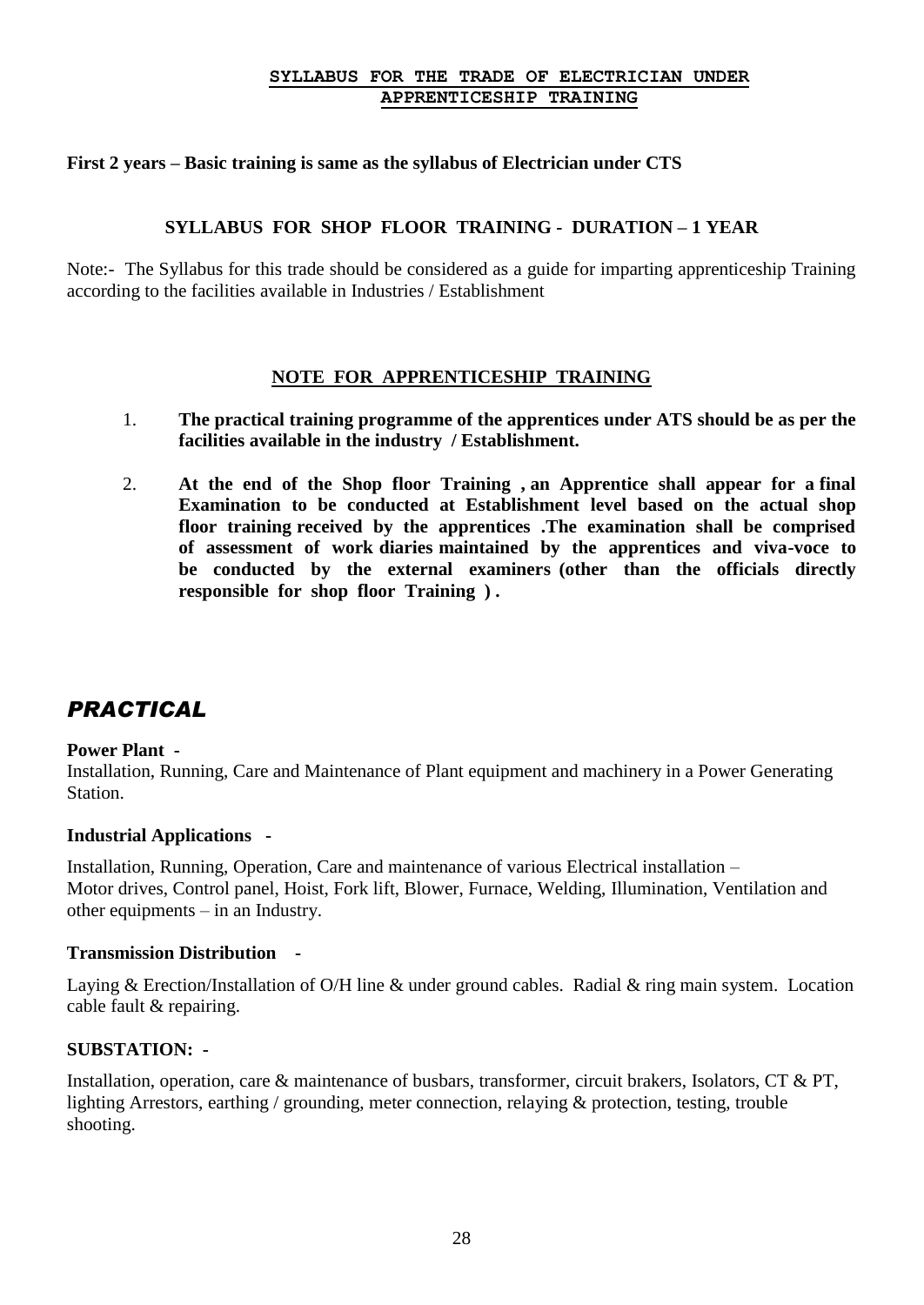#### **Sub Station Control Room -**

Operating of control room, it's equipments. Reading of panel meter & filling log sheet, Operation of switchgear, circuit breaker, Isolator, Bus coupler etc. Use of PLCC other communication system. Preparing report, conversant with protection system. Different types of meter ( Kwh, KVRH etc.) and connections, meter fixing, meter & instrument testing. Monetary parameter of switchgear transformer & battery.

Voltage regulations & improvement of P.F –

Switch gears & protection –

Installations, Operation, care & maintenance of fuses, C.B, Protection system, Relays, Meters, CT / PT, grounding system.

Connection & upkeep of various meters and installation, fault finding.

#### **MEASUREMENT, INSTRUMENTATION & CONTROL -**

Measurements of current voltage, power, P.F, frequency, Energy, , temperature flow, level , pressure, speed. Etc.

Use, care & maintenance of analog & digital instruments, strip chart recorder, data logging system, telemeter.

#### **Process control automation -**

Use care & maintenance of various automations of control system equipment & accessories.

#### **Domestic appliances -**

Constrictions, assembly, dis-assembly, repairing of different appliances.

#### **Power Electronics -**

Identify, test different types of semi conductor devices ( diodes, Transistors, Thyristers, ICS ) making simple electronics circuit with above semi conductor devices. Soldering & desoldering practice. Maintenance and minor repair to Electronic control circuit. Setting of protective relays, MCB, ELCB, fuse, etc. Maintenance and minor repair to Electronic control circuits with Electronic Testing Instruments.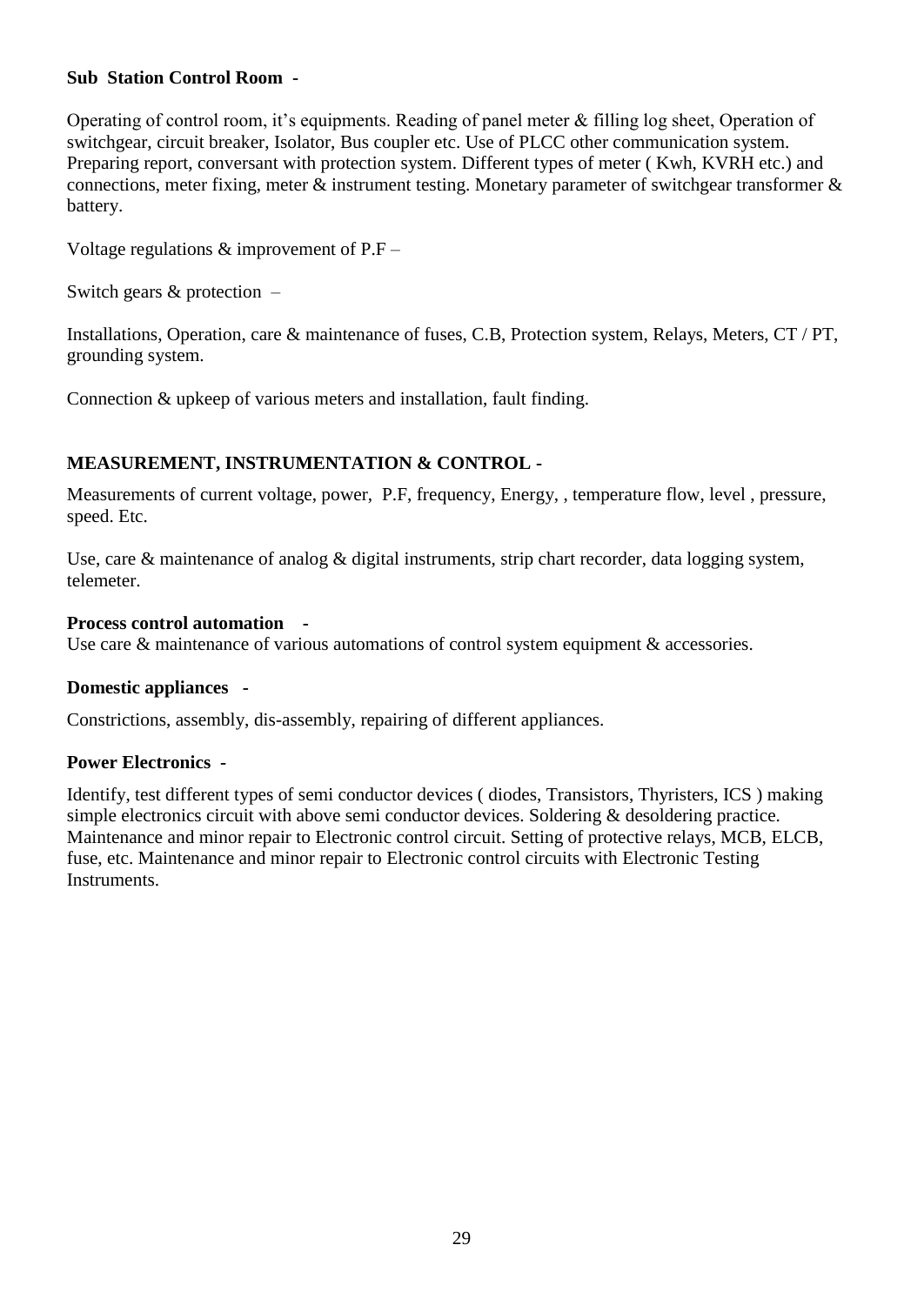#### **RELATED INSTRUCTION**

#### **DURATION – 1 Year**

General Safety measures & Precautions observed, I.E. Rules & Regulations.

**Power Plant** – Thermal Power Plant – Coal + Diesel Hydel Power Plant Solar Power Plant Wind Mill Biomass plant Nuclear power plant

**Thermal Power Station** – Power Plant Block layout with explanations Accessories & mountings

Function of water level indication, stop valves. Feed check valve, safety valve, pressure gauge, Functions of Economizer, Feed water heater, Super heater, Air preheated, Feed water pump and injector. Classification of draught – Natural, Artificial, Steam turbines  $\&$  condensers.

#### **I.C. Engine - Classifications**

Principles of working, Different parts and their functions. Function of different system and accessories – cooling, fuel injections system

#### **Hydraulic Power Station**

Classification – Pelton, Francies, Kaplan Turbine

Gas Turbine – Principles of working  $&$  functions

**Solar Power Plant** - Direct, Indirect

Details of solar panel, applications – in Heating, Lighting, Pumps, Battery charging.

Wind Mill – different parts, regulating voltage, Frequency.

**Bio-mass plant** – Different parts, supply system to rural areas.

**Power station Auxiliaries** - Electrical Layout of power plant, showing arrangement of switchgears, control, protective equipment, bus-bar, reactor , transformer, outgoing feeders etc.

Load factor, Diversity factor, Tariff.

#### **Industrial Applications** –

Motor drives – Types of drives in different applications

Constant torque and constant H.P. drives.

Thyristorised & Transistor. Central circuits.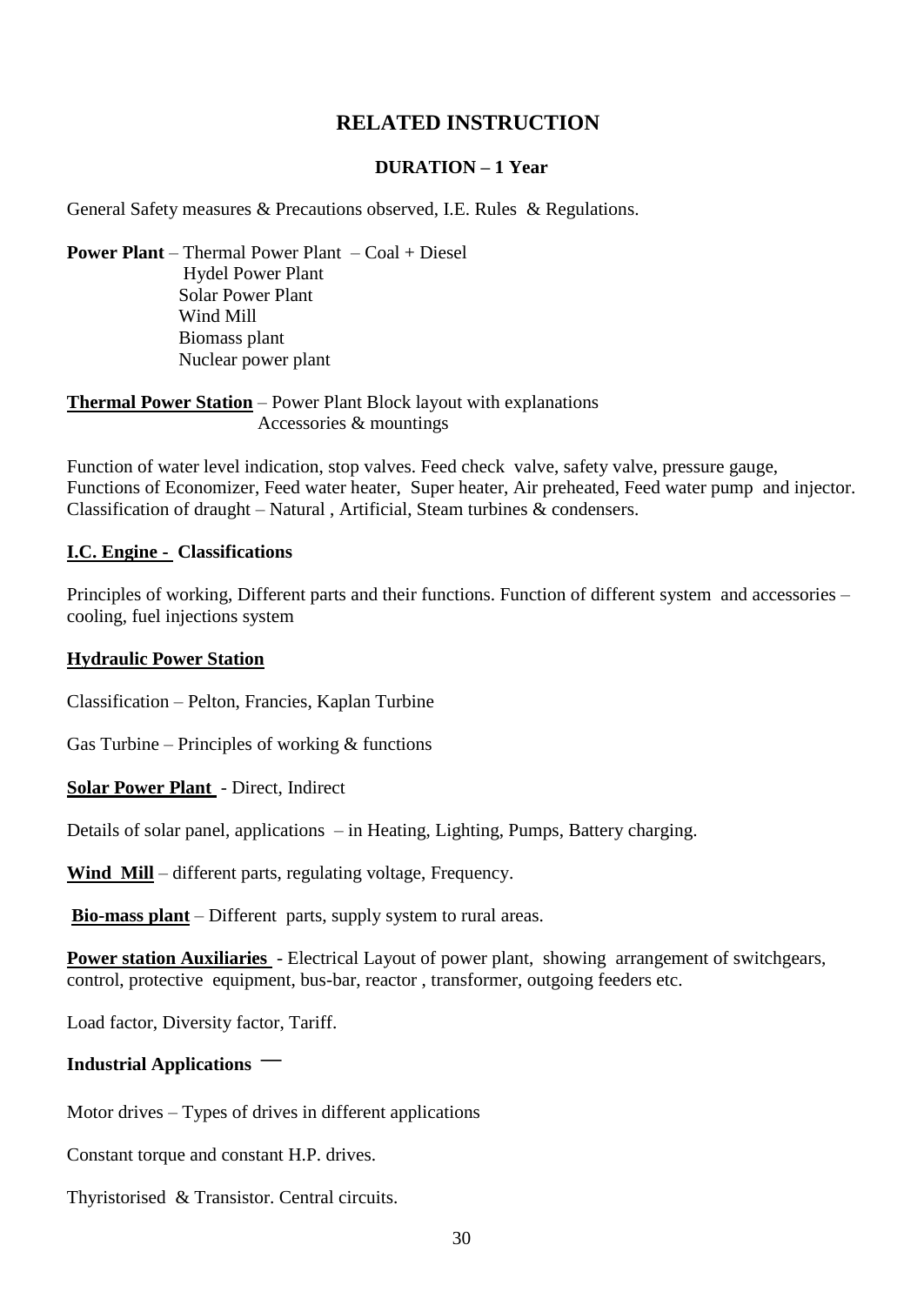Crane, Hoist, Conveyors, Electric drive Fork lift & Blowers other equipments. Applications in Steel Plant, Textile mills Aluminum / Copper mills Cement mills Paper mills Sugar mills Machine tool CNC

Power Control circuits – AC/DC voltage control, Phase control, Chopper control, Dual bridge control. V/F Control of induction motors. PWM control, D.C. link speed Control of Induction motors & Cycloconverter, Microprocessor based control.

Applications in Electric Furnaces, Heat treatment, welding, Illumination, Ventilation.

#### **Transmission and Distribution of power-**

Elements of transmission & distribution by single line dia, primary and secondary distribution, Feeder, Distributors and service mains.

#### **Transmission**-

Overhead lines, underground cables, Insulators types. T. & D. line structures, cross-arms, stay and strut conductor span, spacing and ground clearance. Different methods of ear thing of poles and structures Guarding, Vibration and dampers.

Function of arcing horn, relative advantage of A.C. and D.C. transmission, system H.V.D.C. Surge voltage protection, lighting arrester Short line regulation

#### **Distribution**

Comparison between radial and ring main system of distribution

Advantage of using interconnections

Cable fault – types, location of fault.

Voltage regulation and improvement of Power factor. Voltage regulation by Tap-charging transformers and Booster transformer.

Substation - Indoor and outdoor

Bus bar arrangements and layout. Transformer circuit breakers, Isolators – Electrical and mechanical interlocking control and relay panel.

#### **Switchgear & Protection –**

Fuse – construction & principle of operation of HRC fuses. Selection and specification of fuse.

**Circuit Breakers**- Classification, constructional features. Principle of operation of Air break, bulk oil, low oil, Air blast. And SF6 circuit breakers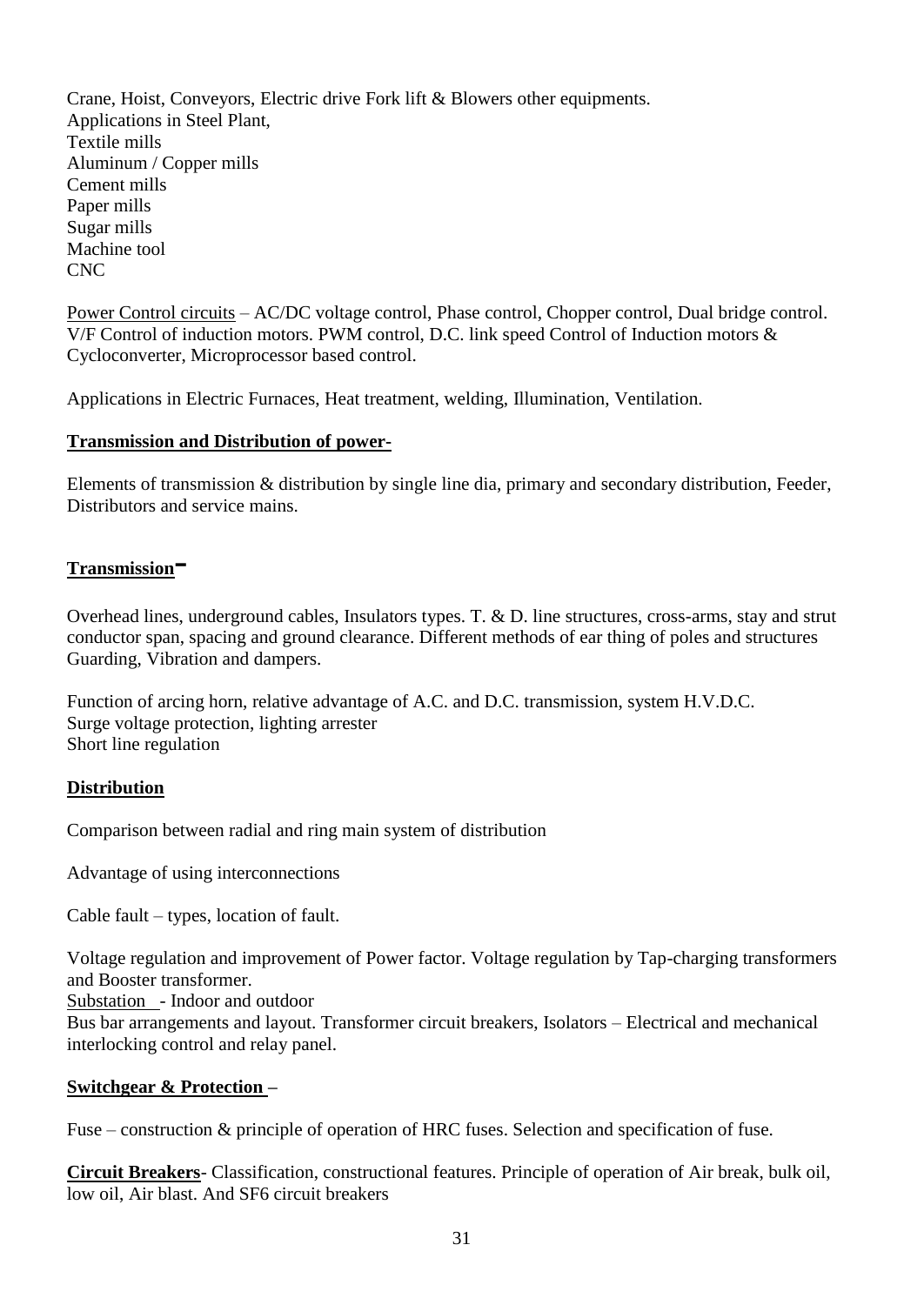#### **Relay classification -**

Construction, principle of operation, and characteristics of thermal , Electromagnetic and induction relay, Solid state relays.

**Protection -** Basic idea of protection, causes and consequences of faults, zones of protection, primary and back up protection.

System earthing – important and different Protection of transformers, Alternators, Motors

#### **Protection scheme of an Induction motor**

Use of bimetal relay, single phase prevent or, Over current and under voltage relay. Protection of Feeders, bus bars and transmission line- function of auto reclosures.

#### **Measurements , Instrumentation and control** -.

Ammeter, Voltmeters – (Analog and Digital)

Instruments transformers- use of C.T & P.T. in the measurement of current, voltage, power and energy

**Measurement and energy** – Dynamo meter type and induction type single phase and three phase energy

meters.

Measurement of power factor –

Maximum demand , KVAh and KVARh metering (Analog & Digital) Trivector meter Energy Management & Pollution Control – Basic Concepts.

#### **Measurement of non-electrical quantities**

Concept of Transducers and Sensors, Construction and working principle of LVDT, Potentiometer, Synchro, strain gauge Measurement of temperature, Flow, Level, Pressure speed.

Strip chart Recorder, Telemetry.

Data acquisition system

#### **Control System** –

ON-off control, proportional control, proportional & integral control, proportional, intergral & Derivative control.

#### **Servomechanism**

Open loop and closed loop system, Industrial applications. **Domestic appliances**

Principle of operation of different Domestic Electrical Appliance & Gadgets. F H P motors, D G set, Pump Set, Room Heater. Water Heater ( Geyser), Electric Iron, Cooking range, Mixer Grinder, Vacuum Cleaner, Washing Machine etc.